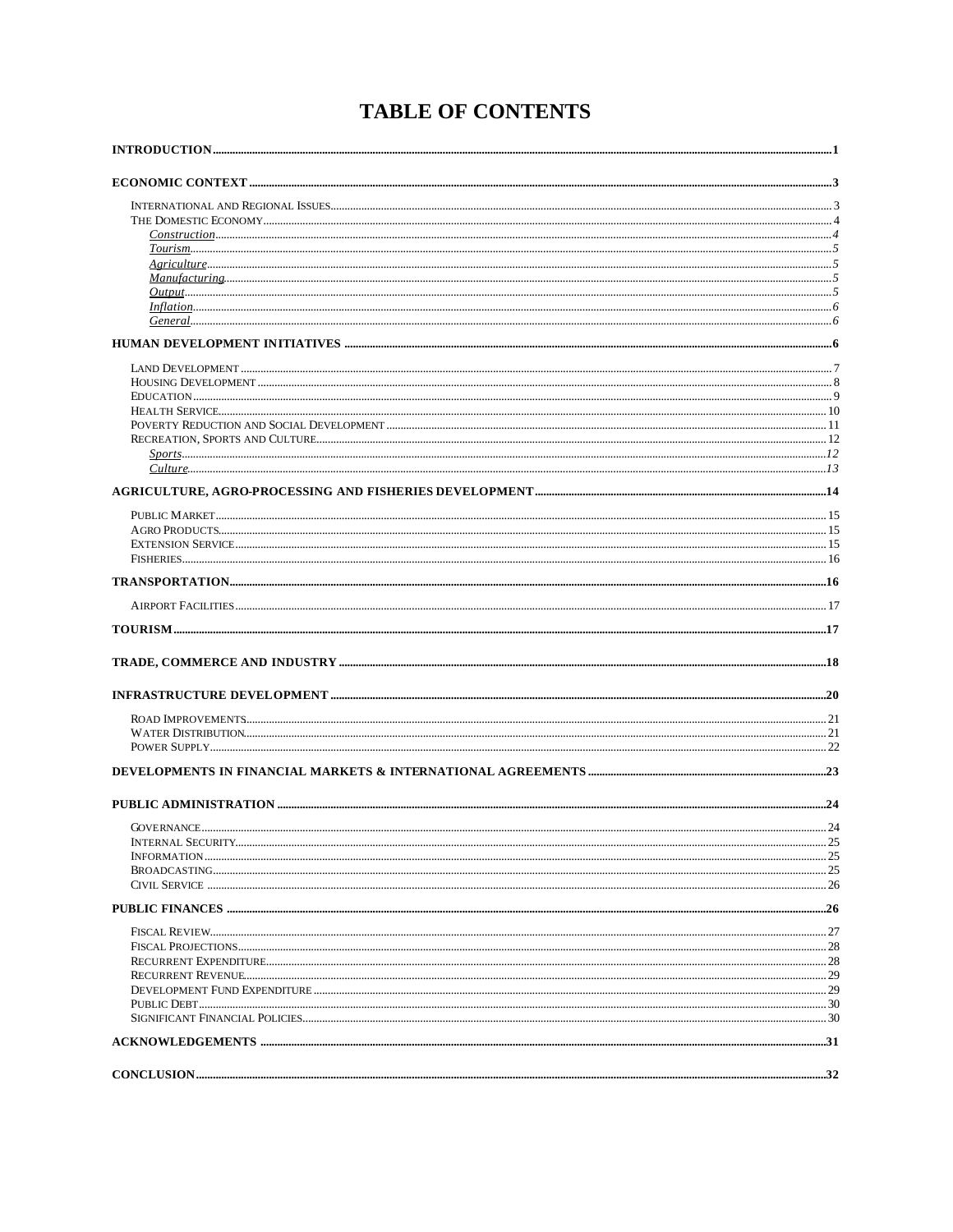### **BUDGET STATEMENT 2002**

### *"Securing Sustainability in a Constraining and Dynamic Global Environment?"*

Mr Speaker, I beg to move that the Appropriation Bill 2002 be read a second time.

### **INTRODUCTION**

**1.** Mr Speaker, I wish to express gratitude for the support of the people of Montserrat over the past year. In spite of a number of challenges my Government is determined to enhance the economic and social well-being of our people. This Government has been mindful that it owes its success to Almighty God and the resilience of our people. These two factors, Mr Speaker have motivated us to approach the future with great optimism.

**2.** It is almost one year since our Party, the New People's Liberation Movement was elected to office. Since then the world has changed dramatically. The World Trade Centre tragedy of September 11 2001 and the ensuing global reaction have weakened economies across the world, making it more difficult for smaller states to advance economically.

**3.** The September 11 event not only changed the geopolitical landscape but also the financial and legal environment in which we do business. Mr Speaker you would no doubt realise that the marketplace has become hostile and some organisations have used this event to implement decisions that gives the competitive advantage to developed countries. Consequently, economic prospects and development opportunities for microstates have narrowed considerably.

**4.** Nevertheless, Government is optimistic and will use every window of opportunity to steer this country on a path of sustained economic growth. This is important for the development of our people and ultimately our own survival. Let us now examine what has been accomplished so far.

**5.** Mr Speaker, over the past eleven (11) months we have used the resources available to improve the economic situation on Montserrat. The Governor of the Central Bank has reported that during this period preliminary estimates show that the Montserrat economy grew by 5.7% from -5.3% to 0.4%. This growth is due to several factors. Chief among them is our experience at negotiating with the British Government and the fact that the British Government has said that they are satisfied with the way that this Government is conducting its affairs. This has led to removal of restrictions that had prevented the speedy implementation of projects.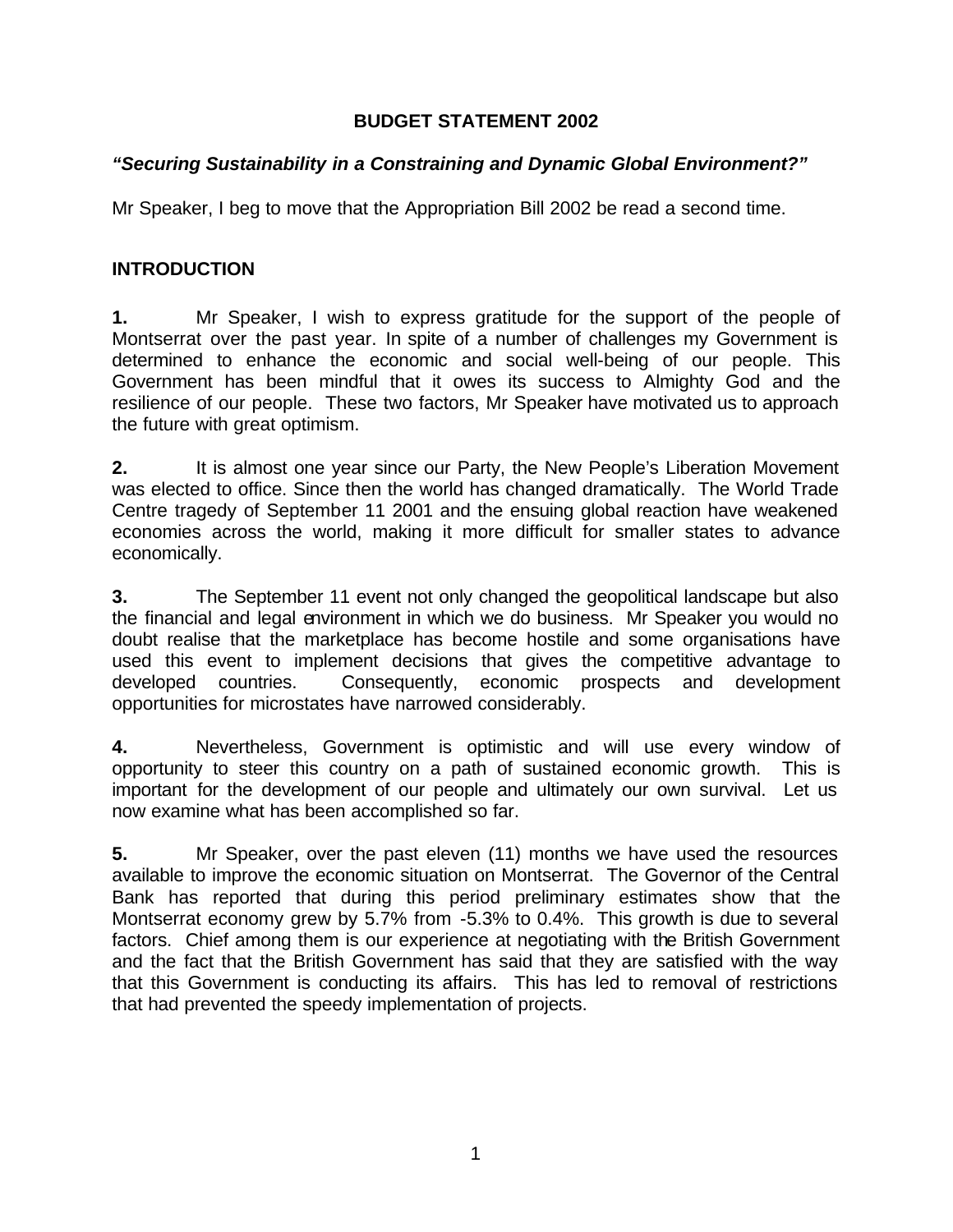**6.** I am pleased to report Mr Speaker, that between April and October 2001, this Government has seen the implementation of a number of projects with expenditure totalling approximately \$25 million. Some of the projects to which I refer are as follows:

| • Brades Police Headquarters                  | \$5.20 million |
|-----------------------------------------------|----------------|
| • Brades Fire Station                         | \$2.07<br>"    |
| • Land Development Authority Building         | \$1.02<br>"    |
| • Look Out Housing for the Elderly (50 units) | \$9.04<br>"    |
| • Look Out Nursery School                     | \$0.91<br>"    |
| • Material Grants III                         | \$5.00<br>"    |

This Government will continue to implement projects in an efficient and economical manner so that maximum benefits can accrue within the financial year.

**7.** Mr Speaker, we were also mindful of the fact that we needed to develop policies and partnerships that would provide an environment for financial institutions to assist us in restoring home ownership to our people. This has been done with remarkable success. I am pleased to report that:-

- The Bank of Montserrat will launch its new mortgage programme by July 2002;
- The Montserrat Building Society is preparing its business plan and is developing its mortgage programme which will be implemented also by July 2002;
- The British Government has approved £10 million for housing over a period of 5 years.

**8.** We have also taken our commitment to the Eastern Caribbean Central Bank (ECCB) seriously and have passed all the relevant legislation to ensure that the Eastern Caribbean Securities Exchange (ECSE) becomes a reality. This initiative will provide the opportunity for our people to invest throughout the Organization of Eastern Caribbean States (OECS) without any restrictions.

**9.** Another important initiative that this Government has successfully embarked on since coming to office is the passing of legislation to bring into being the Financial Services Commission. This organization will now be responsible for regulating the offshore financial sector. We are in the process of fostering partnership with Montserrat Chamber of Commerce in an effort to jointly promote and develop our offshore business. Although there is still much work to be done in meeting the international requirements we are making steady progress.

**10.** Mr Speaker, this Government has shown maturity in the way we do business and we have successfully completed negotiations with the Department for International Development (DFID) which would give more autonomy in managing local affairs. DFID

has already begun to scale down its supervisory operations on Montserrat. This new arrangement presents challenges and opportunities but we are committed to making the arrangement work for the benefit of our people.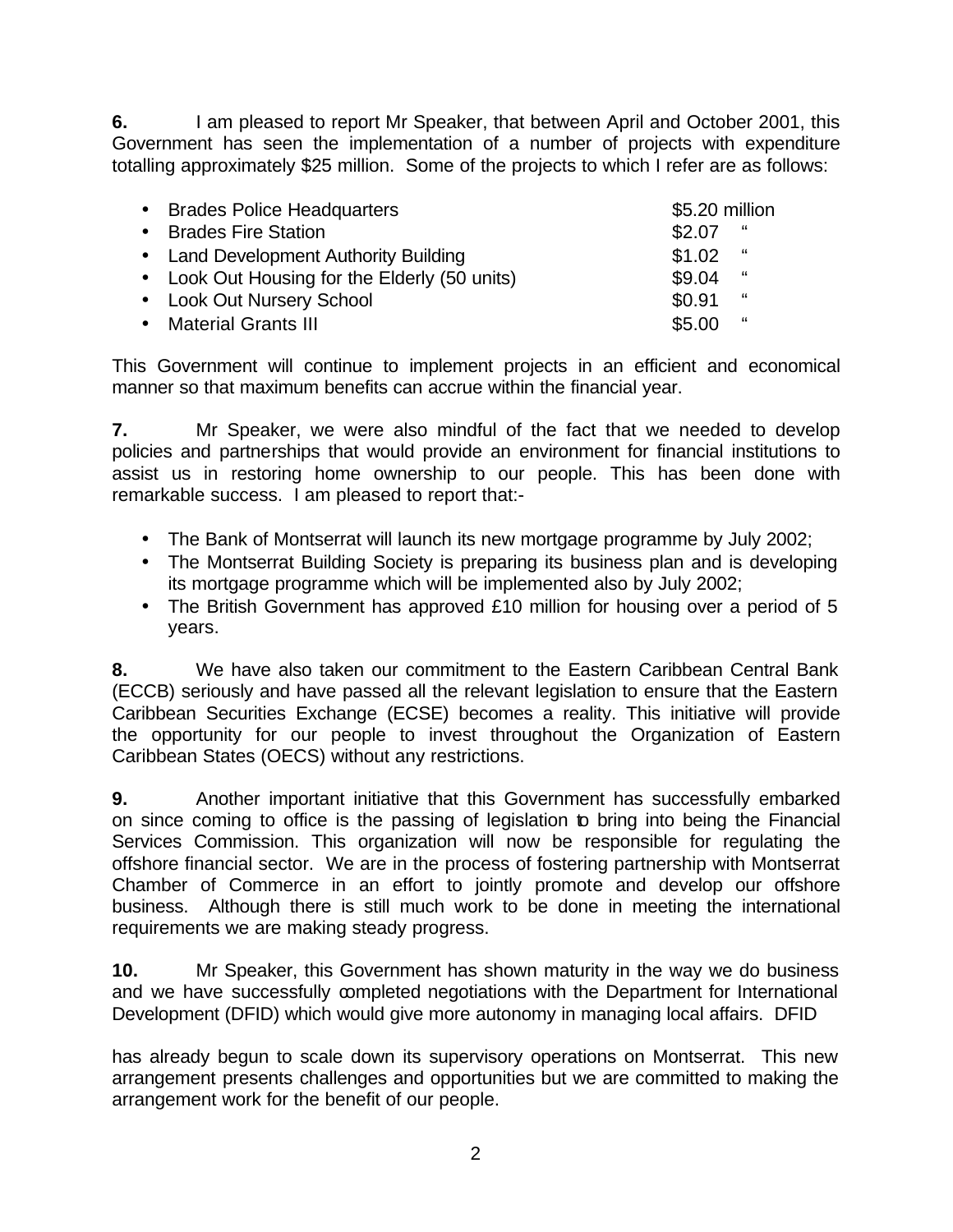**11.** In this new relationship the Government is also cognisant of the fact that it is necessary to review financial and budgetary systems to ensure that government spending is focused on what is important.. To this end, a review of the public finance system is being conducted to examine ways in which Government can stimulate the development of the private sector while balancing its own commitment to finance public services.

**12.** Finally, the fundamental building block of our economy is the private sector. As promised, we have expanded this sector by privatising the fuel operations from  $1<sup>st</sup>$ July 2001 at no additional cost to the consumer. We have just completed negotiations with the operator and this would lead to savings in the cost of electricity to consumers.

## **ECONOMIC CONTEXT**

### **International and Regional Issues**

**13.** Mr Speaker, it is significant to note that the growth in the Montserrat economy in 2001 was experienced in the face of many global economic challenges. This government continues to do what it can to cushion the impact of global developments on the ordinary working men and women in this country.

**14.** The event of September 11, 2001 occurred at a time when the leading economies of the world, including the United States, were already declining. Since the United States is the major centre of international business, financial and economic activity, and the leader in the global economy, this major shock had a significant negative impact on economies around the world.

**15.** The destruction of the World Trade Centre affected the United States most directly. As the shock deepened and spread throughout that economy, unemployment further increased and in the third quarter Gross Domestic Product (GDP) fell by 1.1%. The Federal Reserve, in an effort to stimulate the economy, reduced the interest rate 13 times over the last year. Eventually, the United States economy was able to experience growth of a mere 0.4% in comparison to a healthy 5.3% in 2000.

**16.** The United Kingdom (UK), like most of the member states of the Organisation for Economic Cooperation and Development (OECD), has seen growth rates decline in 2001. As the United States went into a recession, growth in the UK declined to 1.5% in 2001 from 3.0% in 2000. With the economic slowdown in the UK, external demand has decreased, raising the trade deficit for 2001. Furthermore, the European economies, with which the United Kingdom is closely linked, experienced a slowdown in activity with a growth rate of 2.8% in 2001 in comparison with a 3.3% growth in output in 2000.

**17.** Mr Speaker, it is clear that United Kingdom government officials would have had first hand experience with these economic developments. It is therefore my hope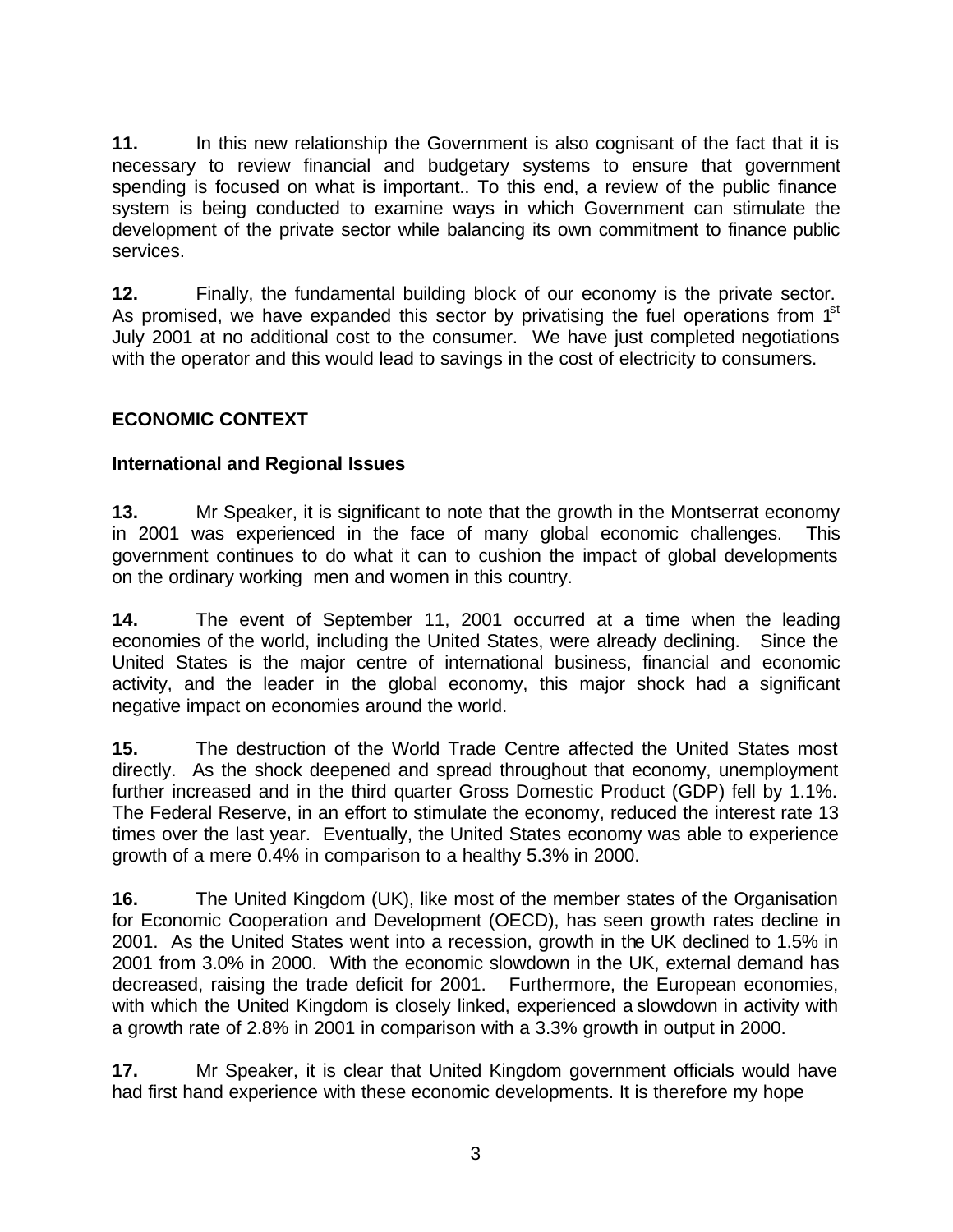that they would recognise the potential impact on a small vulnerable economy like Montserrat, and arrange for the necessary support to be provided to us during the course of this fiscal year.

**18.** The Organisation of Eastern Caribbean States also experienced economic difficulties during last year. Preliminary estimates indicate that growth in economic activity in the OECS contracted by 0.8 percent following growth of 2.6 percent in 2000. Indications also are that Tourism, which is one of the leading sectors in these economies, suffered a decline following the events of September 11. Activity in the agricultural and manufacturing sectors also declined. However, growth was recorded in the services sectors, particularly government services, transport and communication, and electricity and water. The rate of inflation regionally remained moderate at 2.4 percent in 2001, falling from 2.7 percent in 2000.Imports within the region contracted and there were declines in direct investment income and other payments from abroad, while private direct investment was estimated to have fallen.

**19.** Governments of OECS are concerned, Mr Speaker with rising budget deficits and fiscal distress caused by deteriorating economic performance and rising debt servicing arrangements. This path cannot continue without serious corrective measures being taken.

**20.** In all of this, it is worthy of note that the East Caribbean dollar remained sound, backed by external reserves to the extent of 97.5 percent compared with the legal minimum of 60 percent. I am also satisfied that this analysis indicates that, in comparison to our immediate neighbours, the Montserrat economy has fared well generally during the first nine months of my government's stewardship.

### **The Domestic Economy**

**21.** Mr Speaker, I believe that a major factor, which positively influenced the local economy in 2001 was this government's targeted strategy aimed at bringing about the implementation of a number of projects with significant multiplier effects in the economy. These have already been outlined. Despite this, we cannot be complacent because there is much more to be done and there are many Montserratians to whom we must still bring relief.

### *Construction*

**22.** Up to the end of October 2001 there were 68 new building starts comprising 52 residential, 5 commercial and 11 public buildings. This compares with 81 building starts for the same period in 2000 comprising 73 residential, 7 commercial and 1 public building. Although there was a greater number of building starts in 2000, the value of the contribution to the sector in 2001 was more than double that for 2000. The estimated value of buildings started in 2001 is EC\$24.9 million compared with EC\$12.2 million for 2000. The new Police Station, Fire Station and Sheltered Housing projects were the three main public sector projects being implemented at a total value EC\$18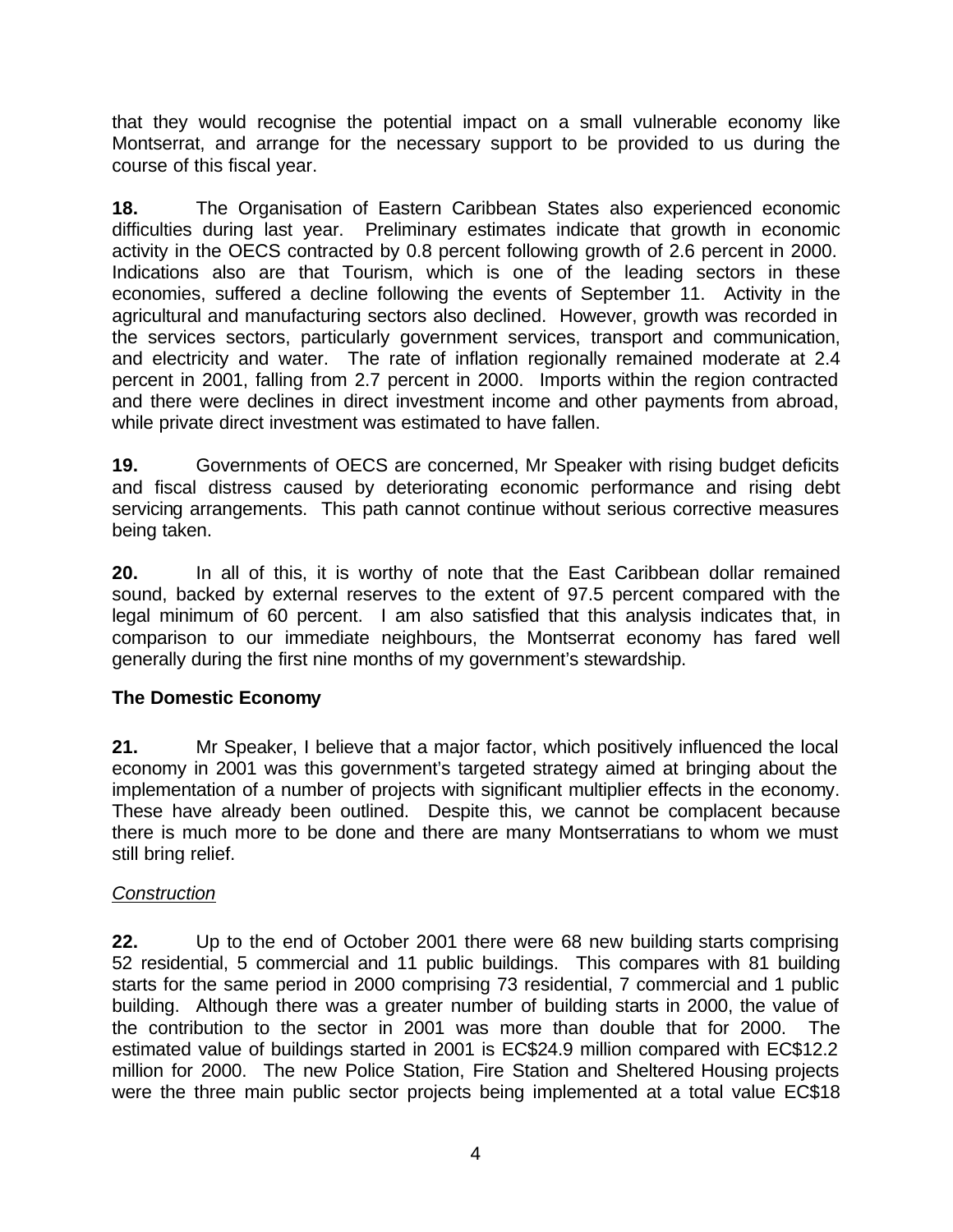million. These projects have generated a significant number of jobs in the construction sector as well as increases in wages and income in the economy.

**23.** Government will be instituting measures to ensure the construction sector will be given further impetus in 2002. Approximately 200 serviced lots will become available early in the second half of this year. The funds that were initially allocated to the Soft Mortgage Housing Scheme will be made available to extend the Material Grants programme. Two sets of direct build housing programmes financed by the European Union (EU) and DFID will also commence in 2002.

## *Tourism*

**24.** It is government's intention to make tourism one of the leading sectors of the economy and a major contributor to national income. At present, the tourism sector continues to realise steady growth. During 2001, total visitor arrivals up to November increased by 3.6% over the figure for 2000 to 12,946. This is following a 10.7% growth in visitor arrivals for 2000 over the previous year. There was a remarkable increase of 40% in the number of excursionists visiting Montserrat in 2001.

### *Agriculture*

**25.** The prolonged dry spell in the first half of 2001 has seriously impacted on the level of agricultural produce. The irrigation project has provided some relief to farmers but was implemented late in the second quarter of 2000. In 2001 local production declined by 45% to approximately 92,000 lbs. The main crops produced were white potato, sweet pepper, cucumber and okro. On a more positive note, the level of egg production which was negligible in 2000 increased substantially to 10,800 dozens in 2001. Fish catch for 2001 also increased by 8% over the catch for 2000 to 77,515 pounds.

### *Manufacturing*

**26.** Government continues to vigorously develop the necessary infrastructure and incentive programmes in an attempt to stimulate activity within the manufacturing sector. Despite these efforts, the level of manufacturing activity remains insignificant and is limited to mainly furniture manufacturing, block making, and sand and aggregate mining with a contribution to GDP of less than 2%.

### *Output*

**27.** In 2001, the Montserrat economy experienced positive growth for the first time in seven (7) years. The preliminary rate of growth for 2001 is estimated at 0.4% in comparison with a rate of –5.43% in 2000. The implementation of a number of major public sector projects would have accounted for growth in the construction sector. The other sectors that expanded marginally over the period are the services sector including electricity and water, transport, real estate and housing and government services.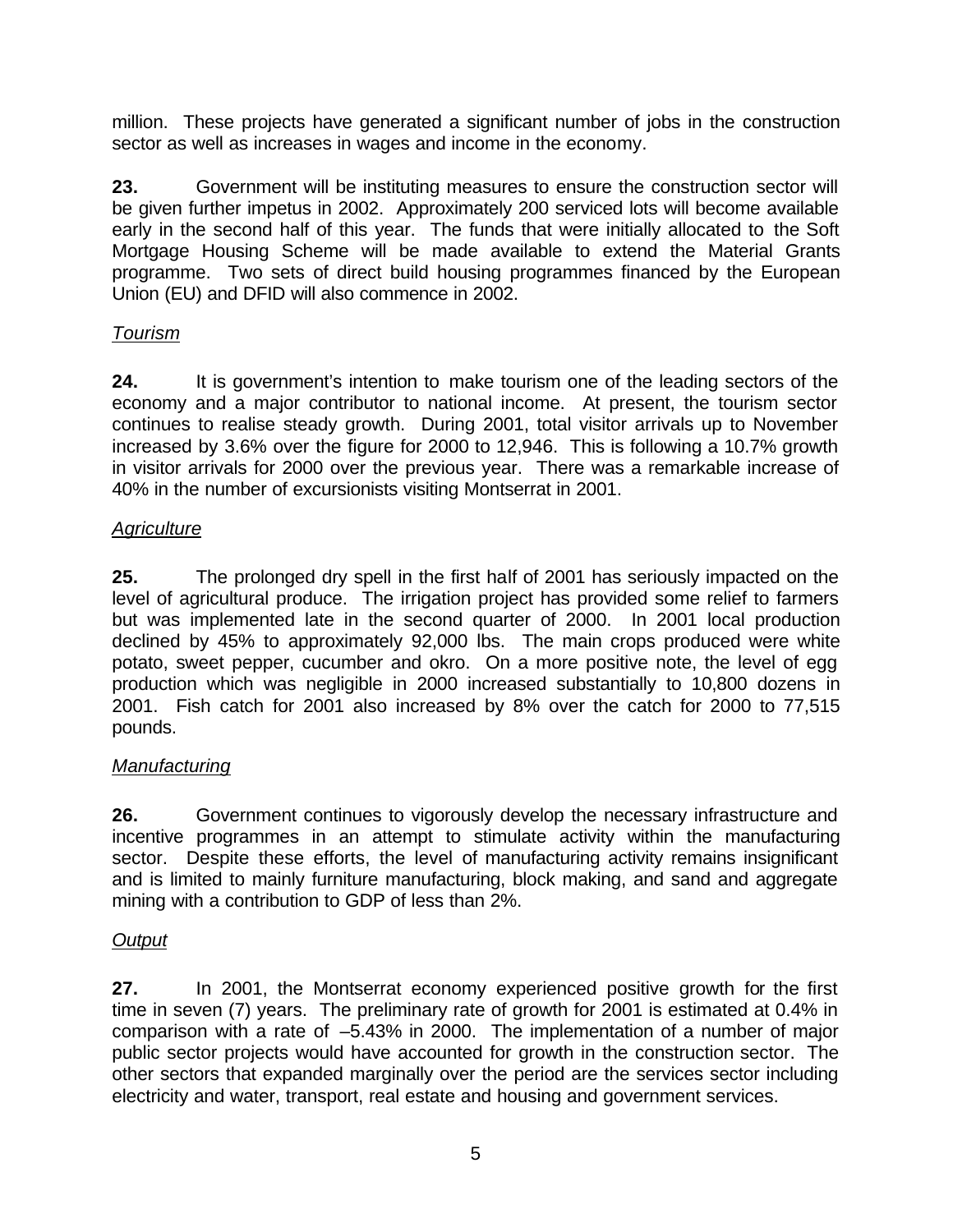**28.** This government was successful in removing the bottlenecks that stifled the pace of implementation of public sector projects. In an attempt to ensure continued economic growth government will be targeting activities in the private sector, and more specifically the manufacturing and agriculture sectors.

**29.** It is important to note that even with significant public sector construction the economy is fickle and the benefits do not spread across the different income groups. Consequently, persons working outside the construction related sectors never felt the impact of the growth referred to above. This is why broad base development of the private sector is crucial.

### *Inflation*

**30.** Inflation for the year 2001 stood at 4.9%. One of the main goals of this government's economic policy will be to control inflation. As I have already indicated, we will work with the private sector to ensure that the prices of goods and services are kept under control.

#### *General*

**31.** Mr Speaker, the economic data has shown that the world has changed and in many cases for the worse. This will affect Montserrat's ability to develop rapidly. Further, Mr Speaker, Her Majesty Government (HMG) has directed us to reduce our level of dependence on budgetary aid and have tied the approval of certain projects to cost recovery measures and we have had to implement some of these measures. The Government of Montserrat feels that the time is not right for any major decreases in aid as the economic infrastructure is not yet ready to replace this loss of funding. We cannot control the policy of HMG but it is this Government's intention to seek to balance HMG's policy with the need to avoid unbearable pressure on an already heavily taxed working population.

**32.** It is therefore the goal of this budget to outline policies that would be sufficiently creative and flexible to minimize the impact of the negative repercussions from the global economic environment and to promote growth in our local economy.

### **HUMAN DEVELOPMENT INITIATIVES**

**33.** Mr Speaker, we have had in the past and will continue to maintain a focus on people. This is not easy to accomplish and must necessarily be a process of gradually improving the standard of living for Montserratians and others who choose to live and work on island. Our programmes for achieving this goal are targeted at the development of land, housing, education, health, recreation, sports, culture, community and employment generation.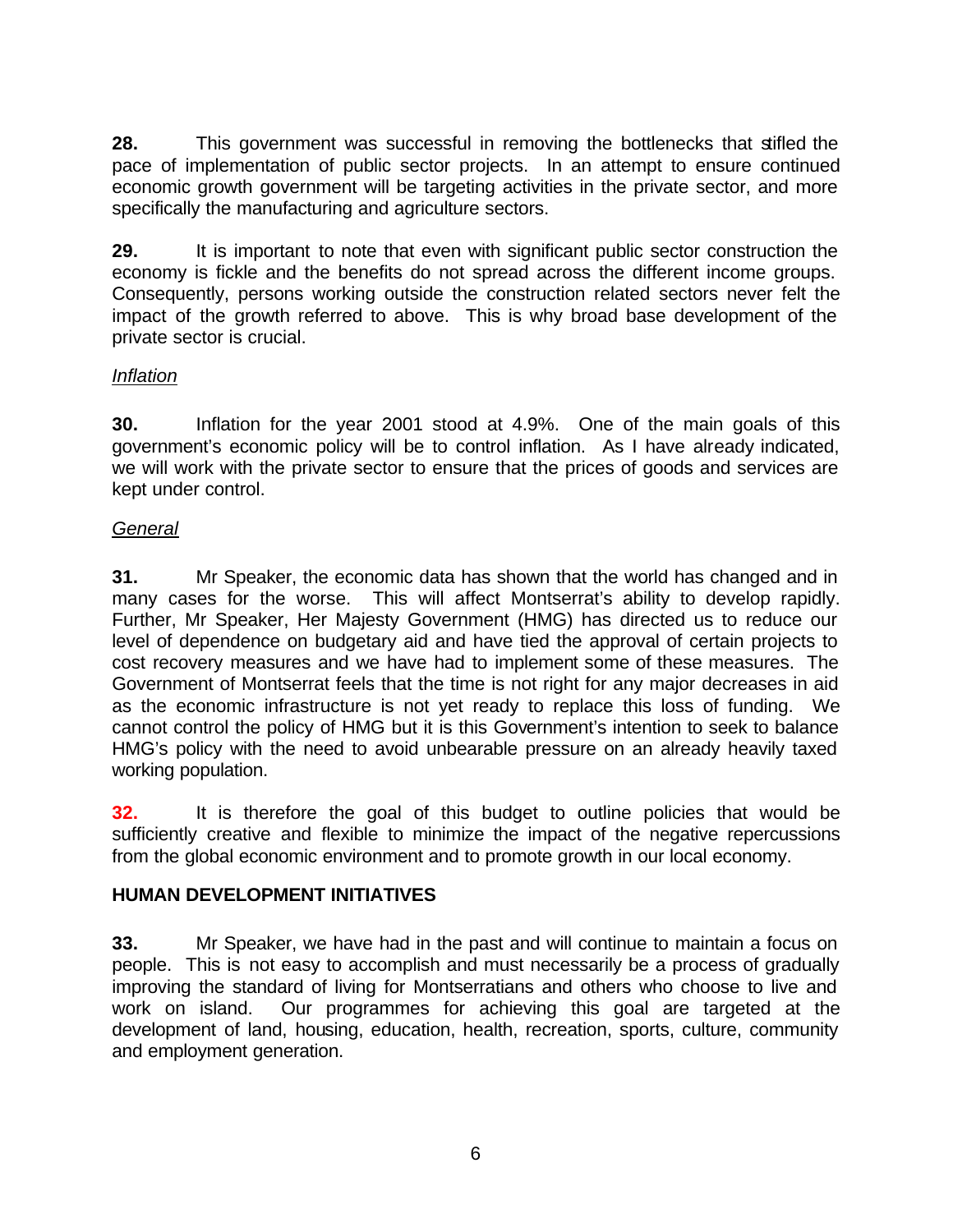### **Land Development**

**34.** The relative scarcity of land and the cost of relevant infrastructure are impediments to the provision of appropriate housing to our people. Government of Montserrat has and will continue only where necessary to acquire land and transfer it at reasonable costs to those who qualify. However, private landowners need to be more enterprising and join Government in making lands available for residential and other purposes. This problem requires joint effort.

**35.** In this regard, Mr Speaker, the Look Out II project is important in providing land and housing opportunities for displaced residents. This project is intended to provide 200 new residential lots, 1.5 acres of land for commercial plots, and 5.6 acres for community-based activities, including open space and recreational facilities. Government has therefore taken the decision to allocate over \$9.5 million to this important project.

**36.** Government has made significant advances in the design of a Master Plan for Little Bay. This project is funded by the Caribbean Development Bank (CDB). In 2002, Government will commission an overall preliminary design and detailed designs for Phase I of the Little Bay Development. Also as part of Phase I for 2002, Government will provide \$2.0 million for the initial infrastructure development in Little Bay. This will provide development for the site of the Cultural Centre and its environs, as well as some commercial and housing sites. The Public Market area will also be included in Phase I.

**37.** During the year 2001, Government has made progress in streamlining the operations of the Lands & Surveys Department so that applications and transactions involving land subdivision, surveys, transfers and registration can now be processed within a shorter time frame.

**38.** A project costing approximately \$1.6 million will provide much needed computerisation, surveying equipment and training to staff in this area. This investment will allow a reduction in the costs of consultancies related to any significant land development as Government will have the capability of carrying out sophisticated and technologically innovative land surveys and mapping.

**39.** The year ahead offers great opportunity for development in this area. The relocation of the Lands & Surveys Department to Brades will provide a secure environment and greater accessibility to the Land Registry information. Key work areas will be the implementation of permanent Global Positioning (GPS) Systems network, which should reduce survey costs and allow low cost GPS to be used in the survey of unclaimed lands, cadastral surveys and topographic mapping. The Geographical Information System (GIS) Project, Phase II, will capture new photography of the island, which will allow updates of the topographic mapping which has not been revised since the 1980's. This data will be added to the GIS database to ensure maximum distribution of land related information within Government and provide opportunities for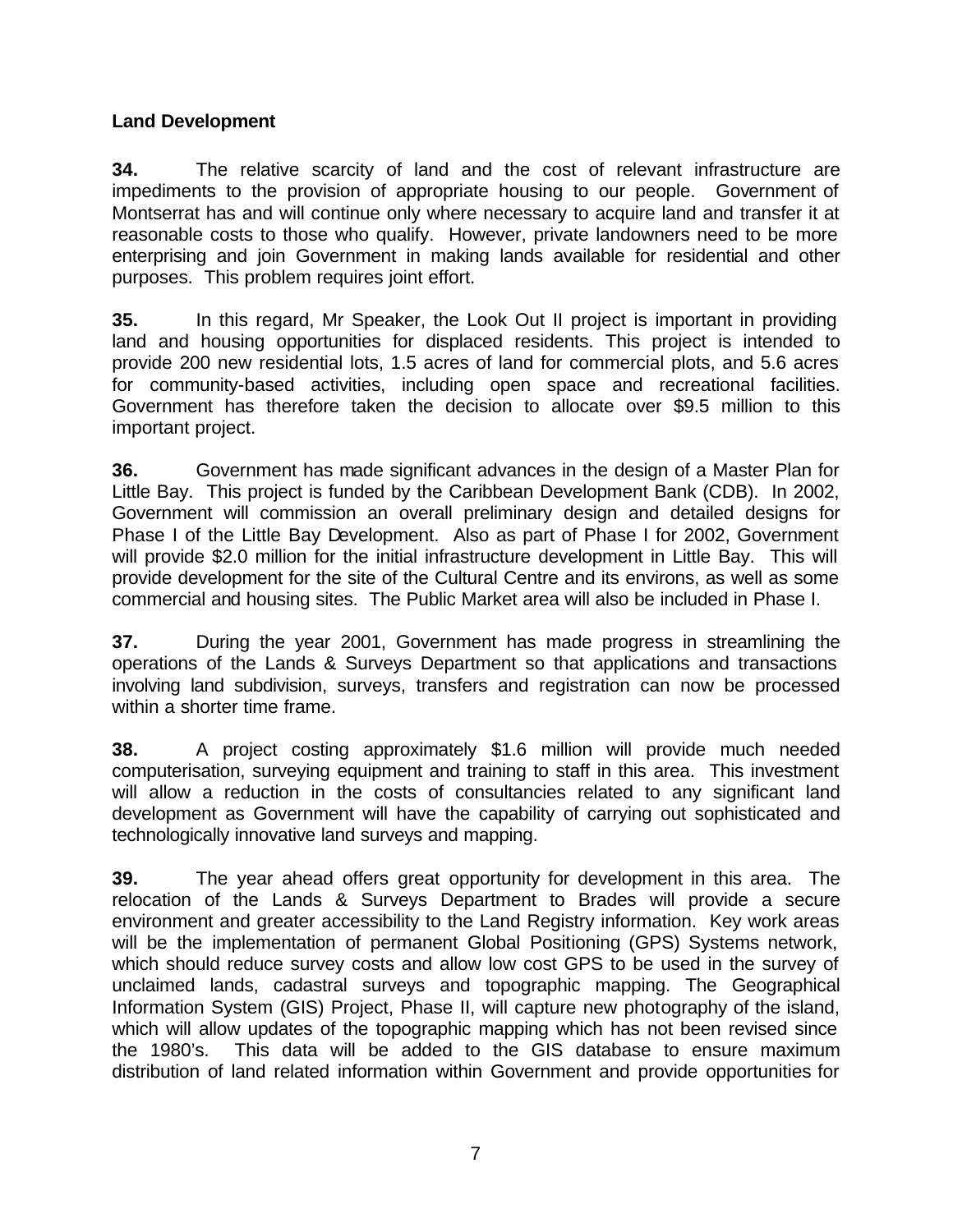revenue generation whilst providing quality assurance of existing data sets. The completion this work will also allow for revision of the Tourist Map in 2003.

## **Housing** *Development*

**40.** Mr Speaker the Government is mindful of the plight of the 1000 displaced households who are still in need of housing. There are persons without acceptable housing provisions. The housing register shows that there are many Montserratians who wish to return to the island but who do not have access to land and mortgage financing.

**41.** As a result of our Housing Strategy, DFID has approved a further £10 million for housing over the next five years (2001–2006).

**42.** The approved Housing Programme comprises several components, namely, infrastructure development to provide 200 serviced lots at Look Out, the Materials Grant Phase III, Establishment of a Housing Corporation, and Refurbishment of Houses at Davy Hill and Shinn Lands. DFID support for housing will be carefully coordinated with parallel support from the European Community of about £3.25 million. The European Development Fund (EDF) allocation will finance the servicing of 50 lots and the construction of approximately 50 starter homes at Look Out II.

**43.** Our senior citizens are important to us. In late 2001 construction began on 50 units for the elderly under the Sheltered Housing Programme. This project includes the purchase of land at a cost of \$9.04 million. Mr Speaker, when this project is completed Government will have provided accommodation and support to over 150 of our most vulnerable. This is significant in a population of approximately 5000 people.

**44.** Mr Speaker work has also just begun on a 20 single-bedroom hostel at Lookout costing \$1.3 million to house single persons. You see, Mr Speaker, Government is ensuring that the needs of all categories and classes of our people are addressed.

**45.** We continue to help people to help themselves. The Self-Build Materials Grant Scheme is on-going with an additional 44 new awards to Montserratians already allocated this financial year. Further, funds are now available under the approved Housing Programme for applicants who are awaiting assistance under the Scheme.

**46.** Again, Mr Speaker, we are repairing and renovating 55 houses at Davy Hill and Shinn lands at a cost of approximately \$1.0 million. It is unfortunate that previous authorities allowed these houses to be built. This Government is now forced to put it right and this will be done. The project started in early January 2002 and should be completed by the end of March 2002.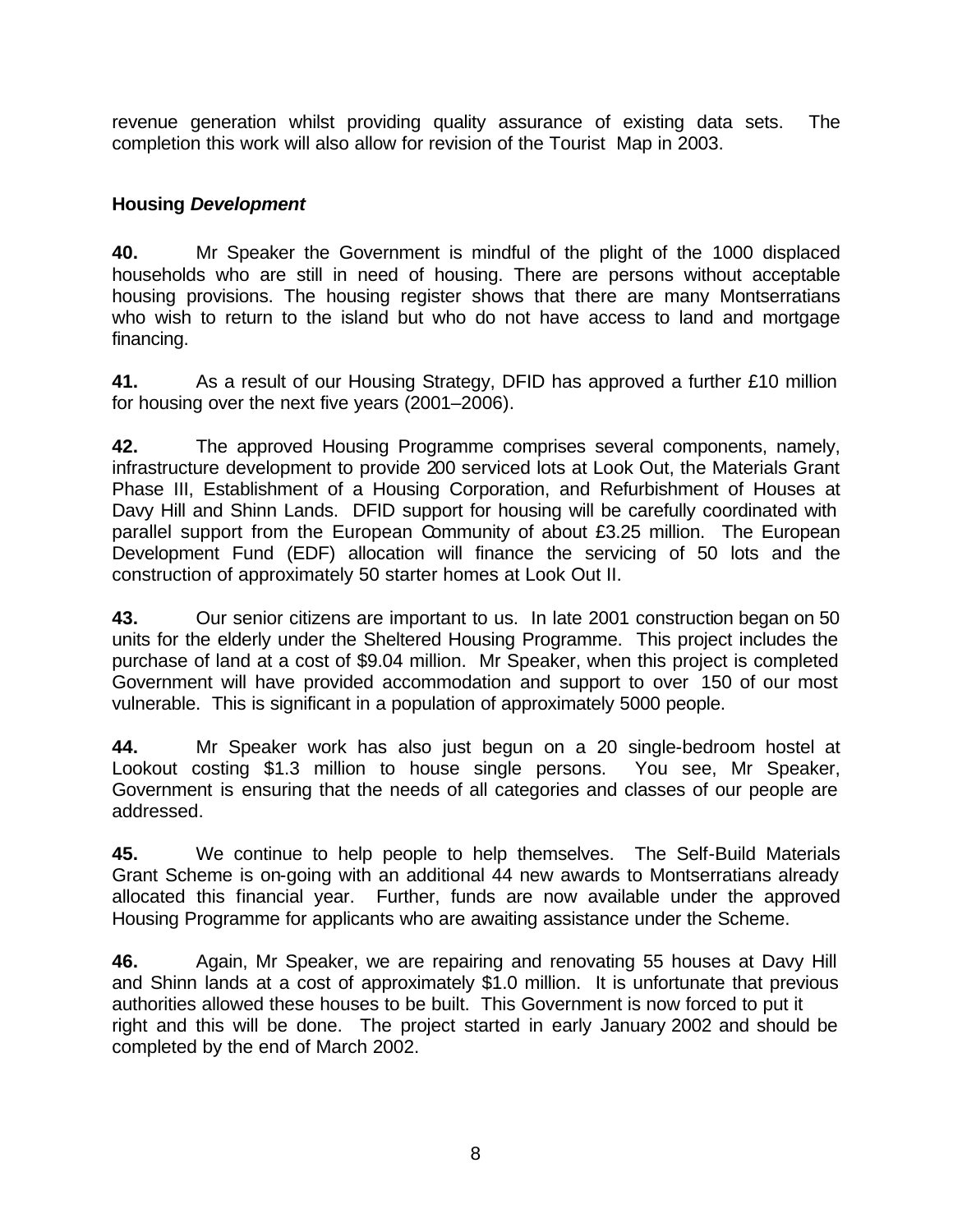**47.** Having said this, Mr Speaker, one of the main aims of Government's Housing policy is to restore the levels of home ownership to that which existed prior to the volcanic crisis. To this end, Government has decided that its housing stock at Lookout Phase I, Davy Hill and Shinn will be offered for sale to the current tenants. Tenants will then be able to apply directly for planning permission in the usual way to extend their homes if they wish to do so.

**48.** My Government welcomes the news that the Montserrat Building Society and the Bank of Montserrat will be launching their mortgage programmes by July this year. It is hoped that the terms would be reasonable to ensure that many more persons would qualify. It is estimated that this partnership will bring about \$12.0 million into circulation over the next two to three years. This would leave government to concentrate on delivering public housing to the most vulnerable.

**49.** Mr Speaker, Government's Housing Policy is being implemented through two organisations working in the same sector: The Housing Unit and the Montserrat Land Development Authority. Government has already made clear its strategic intention of establishing a self-supporting corporation that would assume the function of managing Government's housing stock and efficiently implement its housing programmes. These programmes include the divestment of current housing stock, financial assistance for the procurement of housing materials, and assistance to poor and vulnerable groups. During this financial year, Government intends to complete all necessary procedural steps to merge the existing GoM Housing Unit and the Land Development Authority into a National Housing and Development Corporation. This new institution will assume central responsibility for delivery of government's land management and development policy. To this end \$440,000 has been allocated to implement the housing strategy.

### **Education**

**50.** Government is fully appreciative of the fact that it is education that will provide the platform for future development of Montserrat. During 2001, we have made significant strides in improving the quality of education provided. Steps were taken to improve physical accessibility to education and to boost students' performance at all levels. The skills of teachers were enhanced through professional development workshops and training programs and further access to educational opportunities for the adult population was created through the establishment of a part time evening institute.

**51.** More importantly, a Unit for children with special needs was established. Form VI advanced level programme was re-introduced at the Montserrat Secondary School and a Five-Year Education Development Plan was formulated. The Government of Montserrat is committed to the successful implementation of the Plan.

**52.** .During 2002 emphasis will be placed on the construction of the Montserrat Community College, expanding access to early childhood education, improving the school bus fleet and increasing the sums allocated for the purchase of equipment and resources for each level of the education system.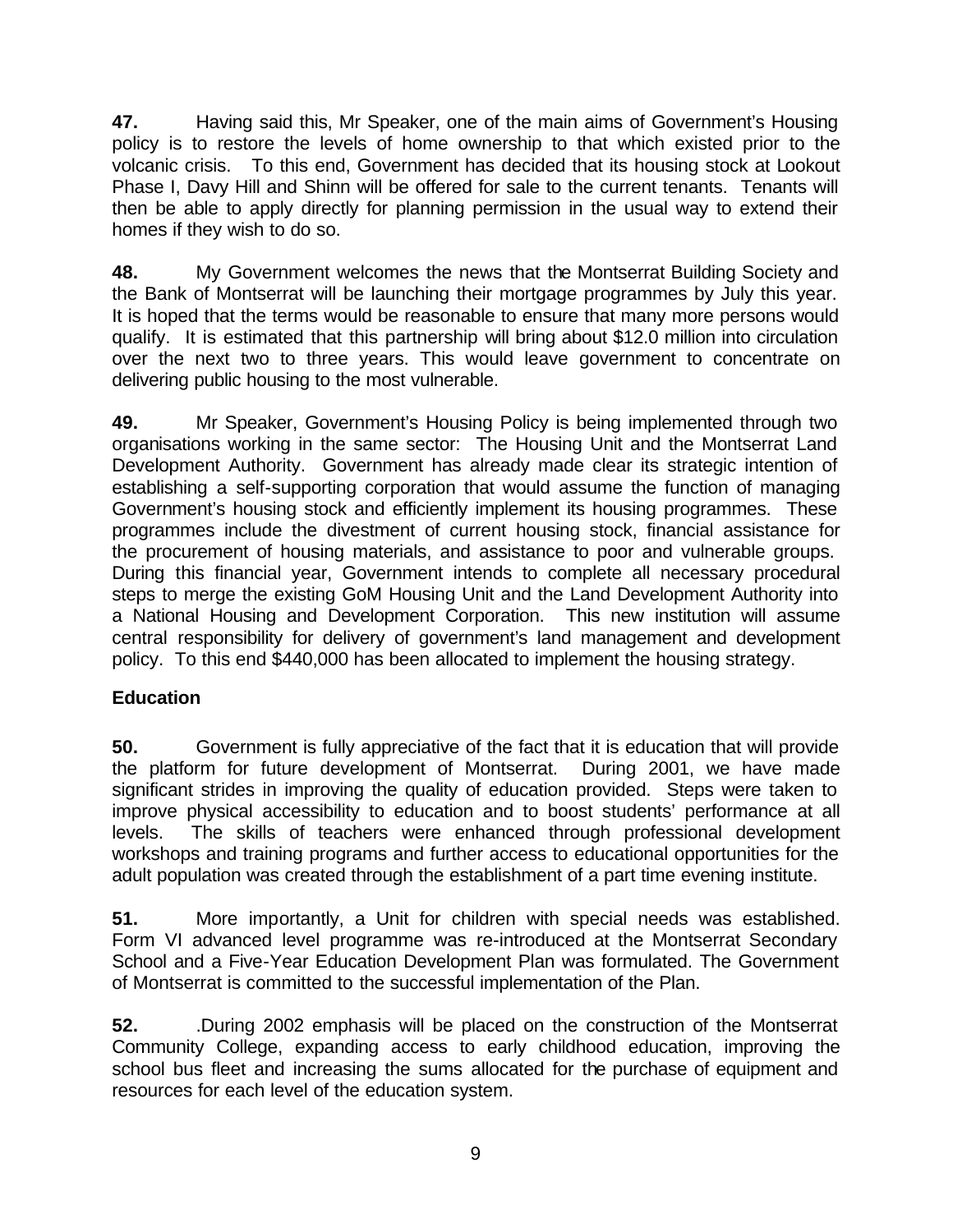**53.** Government remains steadfast in its commitment to increase provision of education at the tertiary level. In fulfilment of this objective a Community College will be constructed adjacent to the Salem Campus. This project is jointly funded by the European Union and DFID and is estimated to cost in excess of EC\$6.0 million. The building when completed will provide a state of the art library, computer room, science laboratory and workshop area accompanied by classrooms and staff areas. The College will provide A' level classes as well as vocational training in many disciplines. Following approval from the European Union the Ministry of Communications and Works will co-ordinate all design work for completion and tender in the middle of the year. Construction should be completed in time for the start of the academic year in September 2003.

**54.** Government realises that a prerequisite to success at the highest level is the need for the development of a solid foundation. To this end, the Nursery school at Lookout was started on site in July of 2001. The building provides the Ministry with a large children play/education hall, a smaller quiet area and ancillary office and support areas. The building will be handed over shortly**.** 

**55.** Mr Speaker, we attach importance to the consolidation of good quality educational opportunities in Montserrat, to retain those workers in the productive sectors who have young families and might otherwise relocate elsewhere for educational purposes.

**56.** When the education facilities are completed, approximately \$9.1 million dollars would have been spent. The education plan will then focus on the quality of outputs, taking into account:

- Access and equity for all;
- Student achievement and defined standards;
- Analysis of skills required and designing appropriate training response;
- Promotion of a healthy and balanced lifestyle;
- Promoting partnerships and alliances between stakeholders.

### **Health Service**

**57.** Mr. Speaker, government recognizes that a healthy population is critical to any country's developmental thrust; and that the physical, emotional and mental well being of the people must be at a level that would allow them to make a meaningful contribution not only to their personal development but to development in general. In the 2002 budget we have allocated \$10.9 million to the recurrent budget and \$14.0 million to the capital budget giving a grand total of \$24.9 million available to the Ministry.

**58.** Government is continuously seeking to improve the standard of health care both at the primary and secondary levels. We began work on the expansion of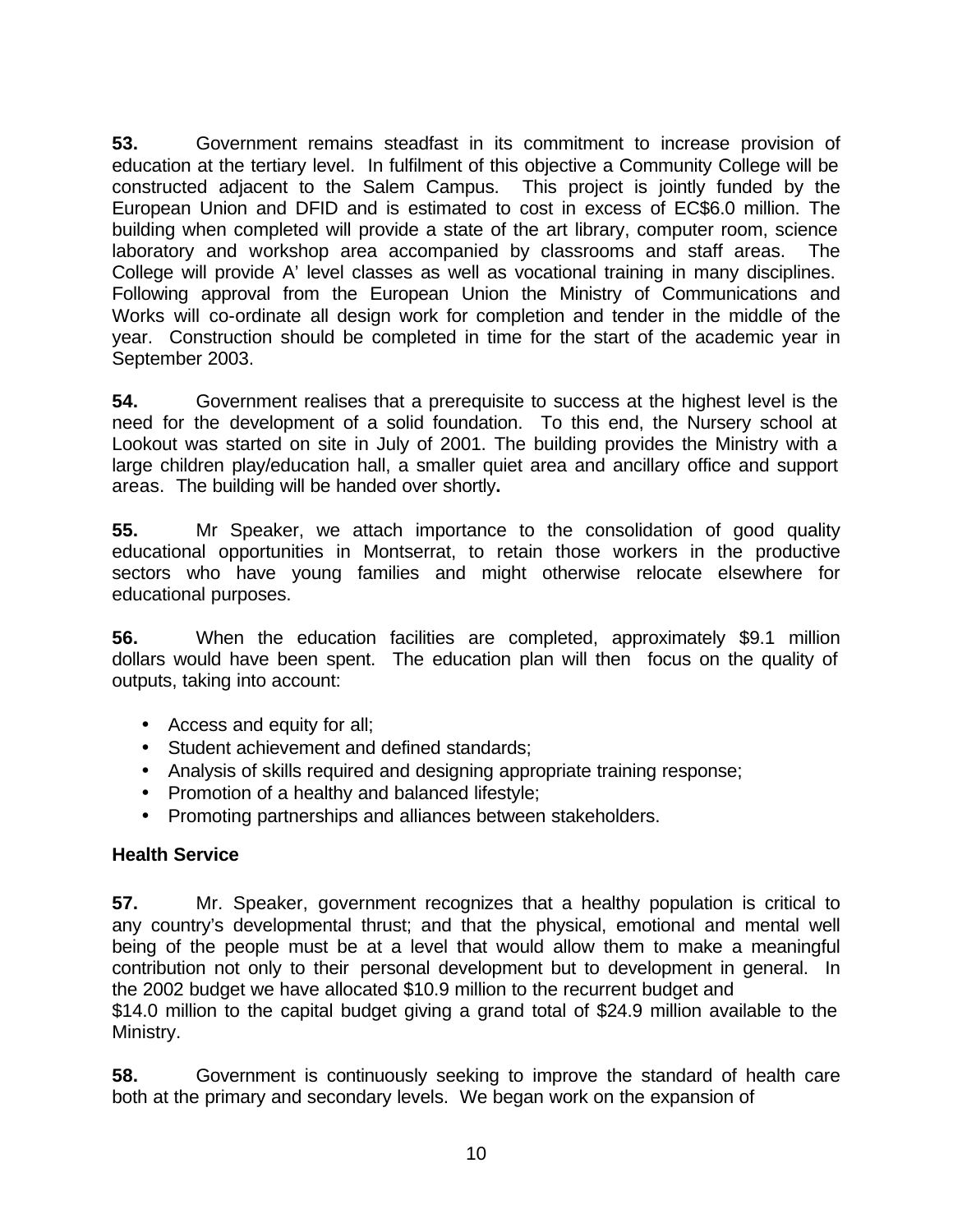St John's Health Centre in September of 2001. The facility will greatly enhance the provision of primary medical care in the North of the island. The existing building is being greatly expanded to include consulting rooms, office accommodation and ancillary areas for several doctors and nurses as well as a Mental Health day care centre. It is expected that the project will be further expanded to include a comprehensive dental unit with two consultation rooms. The construction programme remains on schedule with a completion date of May/June 2002.

**59.** In addition, Mr. Speaker, government has just received approval for the St Johns Hospital Operating Theatre and a Mortuary project at a cost of EC\$2.5 million. The Operating Theatre project will provide a new and fully equipped operating theatre, recovery room, nurses station, ancillary areas and hospital stores adjacent to the main ward in St Johns. It is expected that the project will be completed by the end of 2002.

**60.** The new mortuary will replace the existing temporary mortuary at the hospital and will greatly enhance the existing facilities, allowing post mortem inspections to be carried out on island. The building will be placed on a site to the rear of the existing ward block. Construction will begin in the second quarter of 2002.

**61.** We intend to continue offering special care to the mentally challenged. Presently we are aiming to create additional bed space for psychiatric patients. A secure single room adjacent to the main wards is being constructed where patients can be monitored without disturbing other patients on the general wards. The project will also create a substantial storage area adjacent to the main nurses' station.

**62.** Also, in the area of primary care, Government has received approval of funds to renovate and expand the St. Peter's Clinic. The existing clinic will be enlarged to include two consulting rooms, a nurse's room, administration area and new patient waiting area. It is hoped that access can be improved to the building to allow for the safe unloading of ambulances and ingress by wheelchair bound patients.

### **Poverty Reduction and Social Development**

**63.** Mr. Speaker, Government is committed to the mainstreaming of social policy into the overall development process and has therefore adopted a Rights based approach to development. To this end a number of social principles have been developed to guide decision making at all levels. The following core social principles are therefore being promoted and will be taken into account in developing programmes. These are:-

- Tackling poverty and hardship
- Reducing marginalisation and social exclusion
- Promoting social justice and equity
- Supporting the empowerment of people
- Increasing the social capital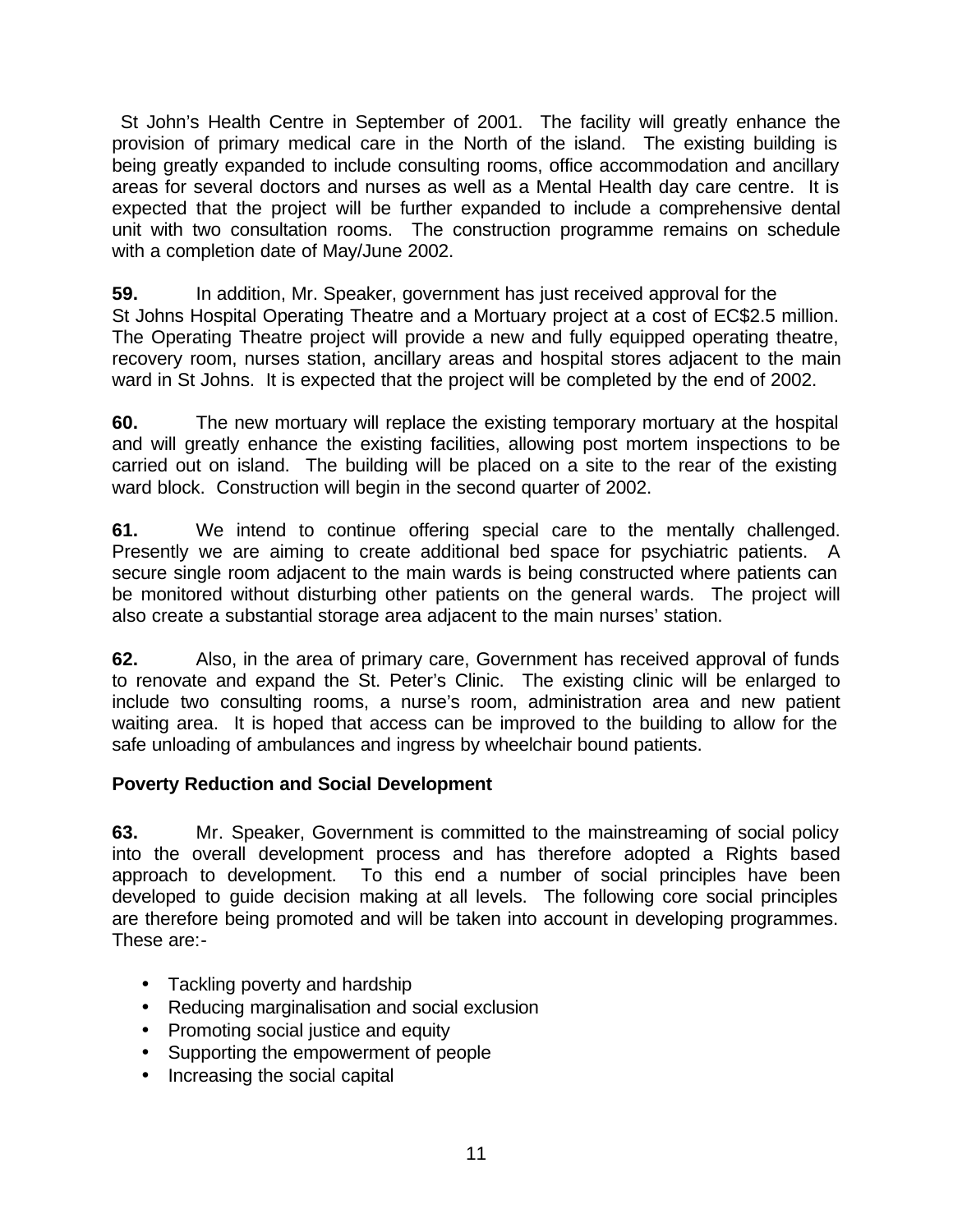**64.** In this regard, the Social Welfare System will eventually be developed into a comprehensive Poverty Protection Programme providing various forms of assistance to persons in greatest need. It was expanded during 2001 to provide rental assistance to persons in Government housing that are finding it difficult to pay their rent; 66 cases were assessed during the year, 44 of which qualified for full subsidy and 3 for reduced rent.

**65.** We are in the process of increasing the Social Security insured earnings limit to reflect the changes in the cost of living. Our aim, Mr Speaker is to have a wellmanaged and affordable Fund that provides a minimum pension to contributors to enable them to survive with dignity.

**66.** The vision of maintaining the independence and dignity of our vulnerable persons has been further encouraged by the successful operation of Garling Hill House for the elderly and Mahogany "Shelter" for the mentally challenged. These wardenassisted units have greatly improved the living conditions and social interaction of the residents.

**67.** There are still a number of elderly persons in shelters, residential homes and communities who are in need of appropriate housing and reintegration into a stable supportive community. The fifty apartments currently under construction in Look Out will be a great step towards addressing this need. In addition, the adjacent Community Centre will allow for various activities and programs for the elderly from all areas, as well as provide a venue for Youth and Community Group meetings and other functions.

## **Recreation, Sports and Culture**

### *Sports*

**68.** Mr Speaker sporting activities continue to play an integral role in the physical well being and hence overall development of our human resources.

**69.** The Sports Department currently conducts school and community based training programmes in lawn tennis, netball, and athletics. The response has been encouraging and an upsurge in physical activity among women has been most evident. Government has allocated \$192,340 for the administration of sports. However, much of the activities of this unit are financed through the education and infrastructure budgets.

**70.** This Government continues to upgrade and develop recreational facilities within the occupied areas of Montserrat. Salem Park was upgraded to host the visiting South African Team earlier in 2001. Change rooms, spectator seating, the main pavilion and the construction of a press and commentary box were all part of the new

expansion. Major works are being done to improve the pitches and the outfield. This was a collaborative effort financed by DFID, the Private Sector and the Government of Montserrat.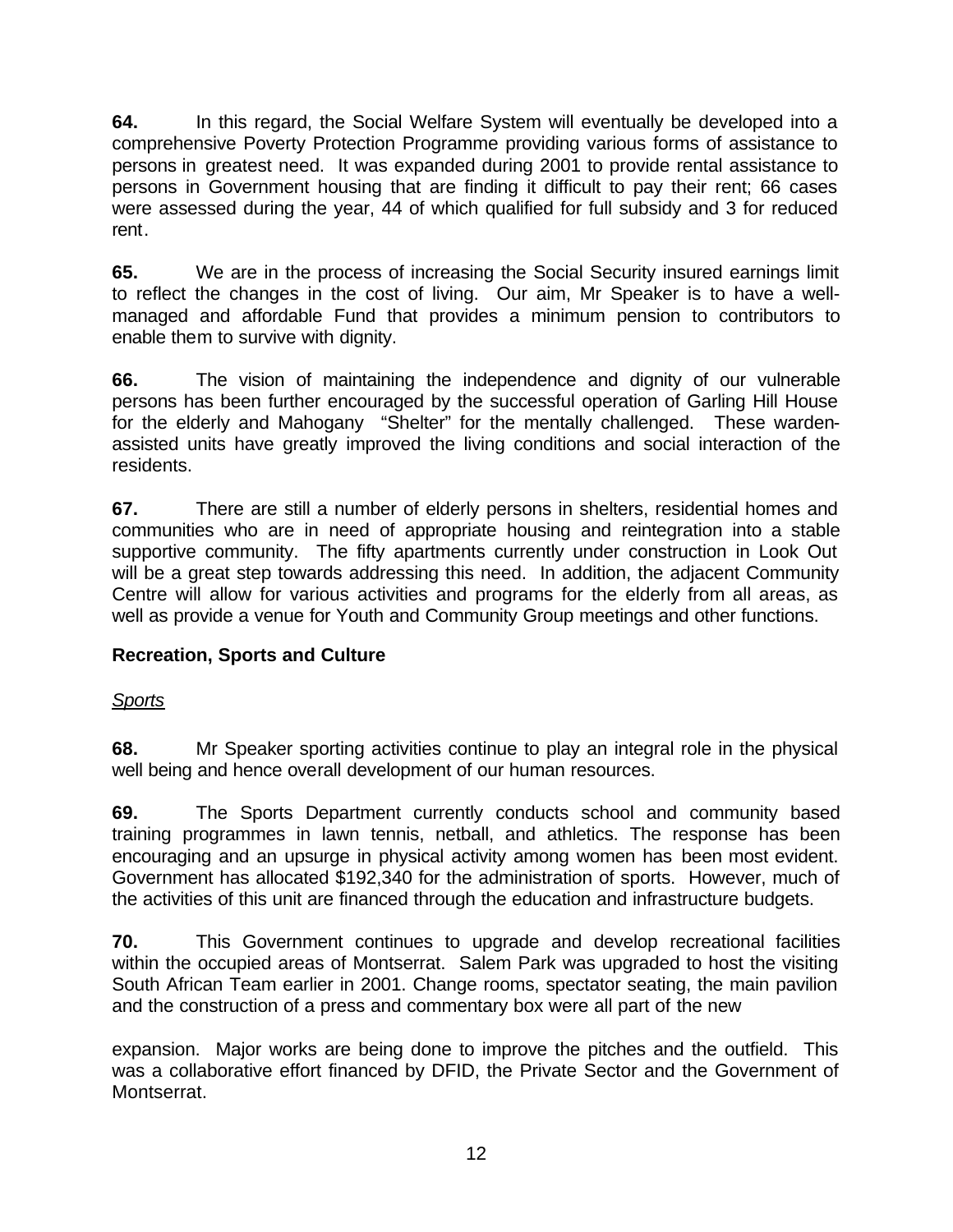**71.** The Sports Department has recently acquired a cricket matting surface which has been installed at the Salem Park. This will allow cricketers to obtain valuable practice on a batting surface all year round.

**72.** The South African Tour was a significant step in the redevelopment of Montserrat and sports tourism, as it demonstrated that Montserrat is once again able to host regional and international matches, our size notwithstanding. This is the reason why the Government of Montserrat has protested very strongly to the Heads of Government in the region the blatant omission of Montserrat as a venue of the Regional Cricket Tournaments. We look forward to having this situation rectified.

**73.** Three tennis courts were constructed with lighting, two located at Salem Secondary School, and one at Look Out, in an effort to support the introduction of the game at the schools and community level. The total project cost was \$962,380. Lawn Tennis now forms part of the Sports Department training Programme within the schools.

**74.** In addition a basketball court was constructed at Look Out for community use. The basketball court at Brades was resurfaced and upgrading works were carried out on the netball facility.

**75.** Government continues to support the Football Association in the construction of their facility at Blakes, which is being funded by FIFA at a cost of approximately US\$850,000. We look forward to this facility developing into a major centre for Sports and Sports Tourism on the island.

**76.** In 2002 the Sports Department intends to revive inactive sporting associations that were affected by migration and other factors. This would assist the Department to utilize its scarce human and financial resources in a more effective manner.

### *Culture*

**77.** Mr Speaker in an effort to improve the quality of cultural activities on island, the Chief Minister' s Office along with Department of Culture was instrumental in organizing a Public Forum on Festival earlier this year. An enlarged and revitalized Festival Committee has been formed and a new Vision for Festival is being developed to mark the 40<sup>th</sup> Anniversary of Festival in Montserrat. The Festival Committee will be responsible for overseeing and coordinating a number of festival related activities throughout the year including the St Patrick's Day Celebrations. The Department of Culture will be facilitating the process to ensure that the Festival Committee develop into an autonomous organisation that will be fully registered.

**78.** This year our Government will launch several programs that will involve masquerade training, costume building and a continued effort to combine all the different nationalities on Montserrat to enhance the Montserrat Culture. The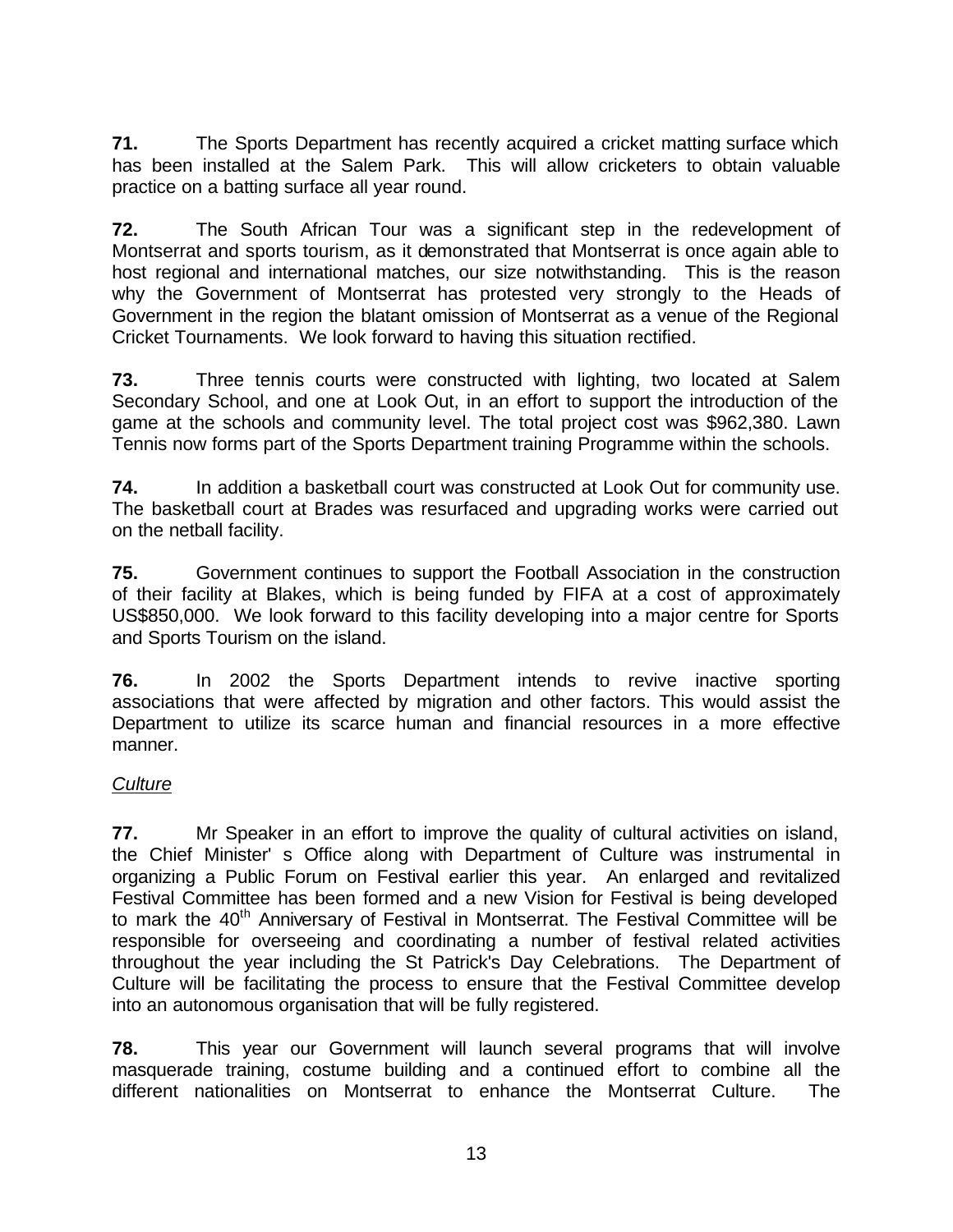establishment of a national dress and the promotion of the national song will take effect this year. A radio program called the Cultural Corner will be launched shortly and this will serve to keep our culture alive.

**79.** Government is also working with the newly formed Montserrat Cultural Centre Trust to ensure that all preparations are in place for the commencement of the construction of the Cultural Centre later this year. We anxiously await the completion of this facility which we will attract state of the art performances and stimulate activity in cultural tourism.

## **AGRICULTURE, AGRO-PROCESSING AND FISHERIES DEVELOPMENT**

**80.** Mr Speaker, my Government holds the view that the agricultural sector continues to play a significant role in the socio economic development of Montserrat. Policies within the Ministry of Agriculture, Lands, Housing and the Environment are aimed at a gradual reduction in food imports through the development of domestic substitutes where this is feasible. Government recognises that a reduction in imports of some items and the resulting foreign exchange savings are valuable ways in which the agricultural sector can make an important mark on the economy. That is why a two-day Agricultural Exhibition will be mounted to showcase the island's enterprises and to foster a closer relationship between the Ministry and other stakeholders. A sum of approximately \$130,000 has been budgeted for this very important event. I also wish to express our sincere appreciation to the Private Sector for their contribution to this significant event.

**81.** In 2002 the focus will continue to be on the construction of critical agricultural infrastructure such as roads, mini dams, other irrigation facilities and semi intensive units for small ruminants. An allocation of \$459,200 for irrigation systems was made in the 2002 budget. Again the government recognizes the need for markets and a slaughter facility and will look for ways to bring forward the construction of the Abattoir. This project is estimated to cost in the region of \$1 million.

**82.** The Government has specified three main areas in the move towards selfsufficiency in Agricultural production.

**83.** Firstly, a number of crops have been targeted. The main crops in the momentum toward optimum self-sufficiency include roots and tubers, pulses, fruit, leafy vegetables and condiments. This programme is supported by the irrigation and extension projects, which are ongoing.

**84.** The next area is egg and poultry meat production. Local broiler producers account for 25% of the chicken meat consumed. Local egg producers account for 85% of the local consumption of eggs. This was achieved partly through the Egg Promotion and Marketing project, which was implemented in 2001. In 2002, a broiler production project will focus on small-scale production units averaging 20-30 birds per batch.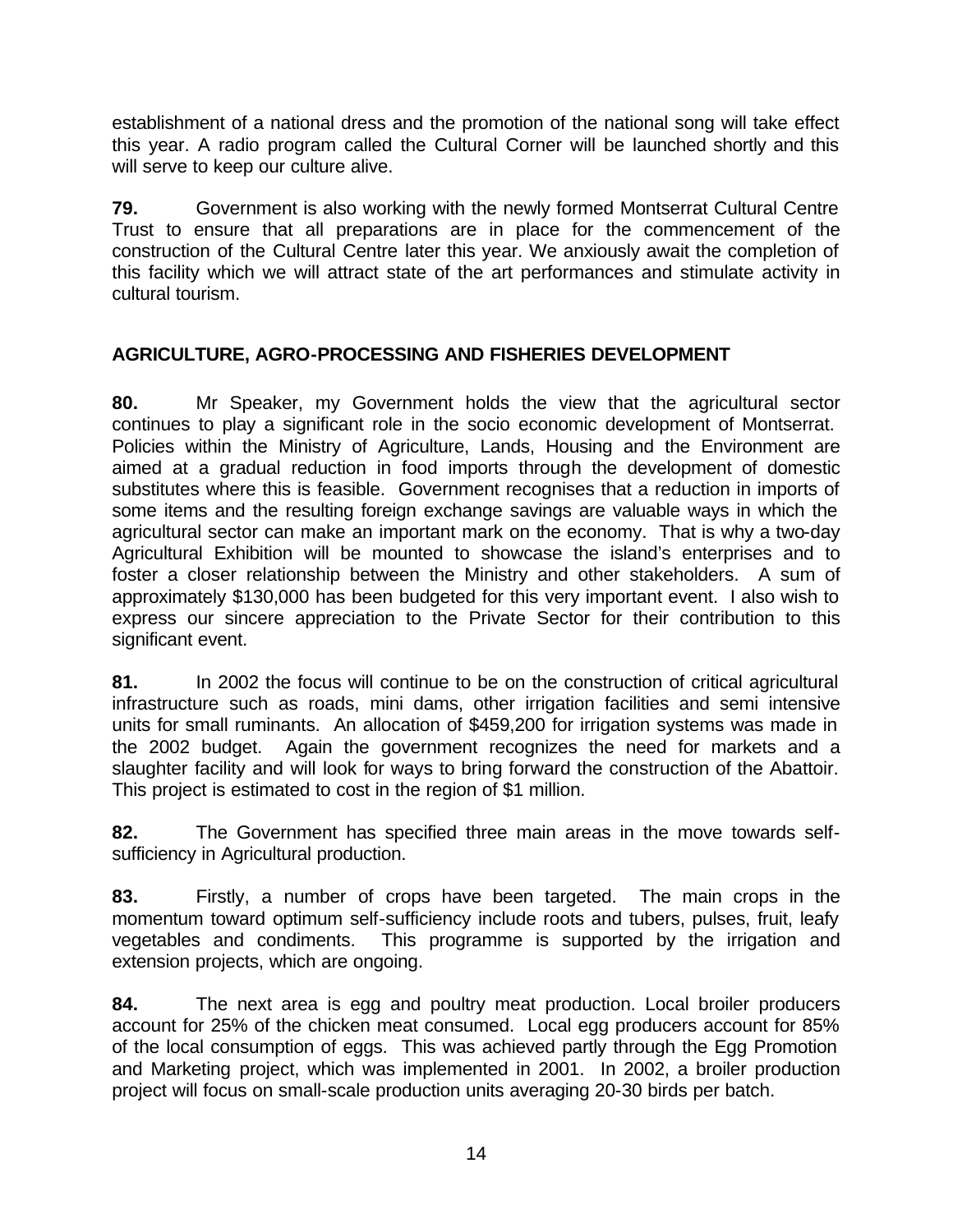**85.** Finally, the Department of Agriculture will continue to provide support and assist in strengthening the Livestock Producers Association and the Farmers Association to enable them to play a greater role in the drive for self-sufficiency. Government through the Department of Agriculture continues to provide a forum for the discussion of farmer's issues via Radio Montserrat and the print media.

### **Public Market**

**86.** This Government will establish a Public Market facility at Little Bay in 2002. Farmers need a place where they can come together to sell their produce, and consumers need to be able to shop for a variety of fresh produce in a single area. The establishment of the market is important for social reasons as well, and Government is committed to this enterprise for 2002.

### *Agro Products*

**87.** Mr. Speaker, the effort to improve Agro-processing in Montserrat continues to be hampered by the lack of raw materials namely fresh fruits and other inputs. Government has taken steps to increase the availability of these raw materials through the re-introduction of species of crops that have been lost through volcanic activity. There has been a measure of success with hot peppers in this regard. Events such as Tree Planting Day and the Agro Forestry Grant Scheme continue to provide planting materials for production of fruits. In 2002, a pineapple-bulking project, which envisages the importation of suckers to be utilized in the production of additional suckers for distribution to other farmers. This will increase the local production of this fruit.

#### **Extension** *Service*

**88.** During 2001, Mr Speaker, the Department of Agriculture was heartened by the renewed interest in agriculture; this is encouraging as most of the interest came from very young people. This new interest of course has placed additional burden on the Department to find lands for these farmers.

**89.** However the Department of Agriculture in keeping its obligation to assist farmers in providing a sustainable livelihood for themselves, has identified and distributed new lands in the Olveston area.

**90.** Mr Speaker, you are aware that historically our farmers have depend solely on 'rain fed' systems to grow their crops resulting in a glut during October through to February and severe shortages during the months of March to September. We are pleased to report that in an effort to change this practice, the Department of Agriculture began the implementation of an Irrigation Project, and at the end of 2001 completed three mini dams in the Olveston area. With the construction of a fourth dam in the Upper Blakes farming belt, farmers now have available to them in excess of half a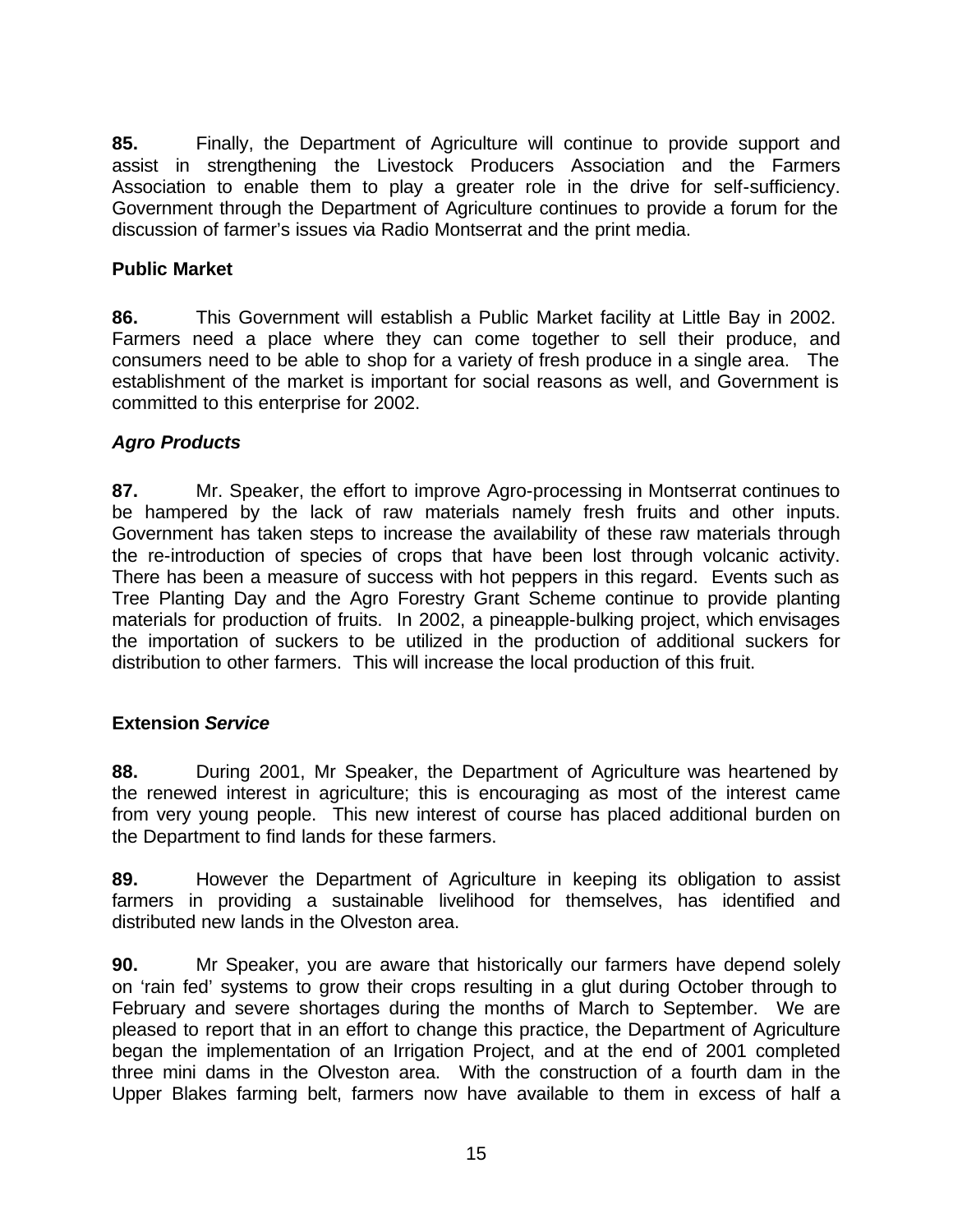million gallons of water which will be used to produce crops during the dry season. This type of technology would make a difference especially to farmers in the north who are now able to plant throughout the year.

**91.** In addition, limited amounts of water tanks are available at the Department for backyard gardeners, as we seek to assist this group in supplementing their income through the growing of some of the food, which they would normally have to purchase. In 2002, Government also intends to pursue implementation of a program in containerized farming, particularly for backyard gardeners.

**92.** Every effort is being made to make available to the farming community a number of services e.g. information exchange and technology transfer through its Extension Division, tractoring and a variety of vegetable seedlings. In 2002, Government intends to promote trials in use of hydroponics among interested farmers.

### **Fisheries**

**93.** The Government of Montserrat placed emphasis in 2001 on training for Fishermen and Fisheries staff. Fishermen received training in the use and maintenance of Global Positioning Systems, the importance and use of safety equipment such as life vests, marine radios and flares and techniques in net mending. Training was also carried out for Fisheries staff in Fisheries Management, Data Collection and Management and Construction and Safety Standards for fishing vessels. We are committed to continue training in 2002 with the emphasis placed on improving the livelihoods of fishermen through the use of improved techniques and technology.

**94.** In order to alleviate some of the hardship suffered by fishermen due to a lack of storage space for gear and equipment, the Fisheries facilities at Bunkum and Carrs Bays were upgraded in 2001 to provide more storage rooms as well as toilet and bathroom facilities.

### **TRANSPORTATION**

**95.** Mr Speaker, this Government believes that transportation into and out of Montserrat is a fundamental requirement for any significant economic development. With this view in mind, we have dealt with this matter with a sense of urgency. We recognise that there are varying opinions on this matter and if we were a wealthy country we would have had the option to address our transportation problems differently. Unfortunately, this is not the case.

**96.** Consequently, we have settled for a safe, reliable and affordable transportation system and we are ensuring that in taking this strategy forward that all the checks and balances are put in place. In the circumstances, that is all this government can do without seriously retarding Montserrat's recovery efforts.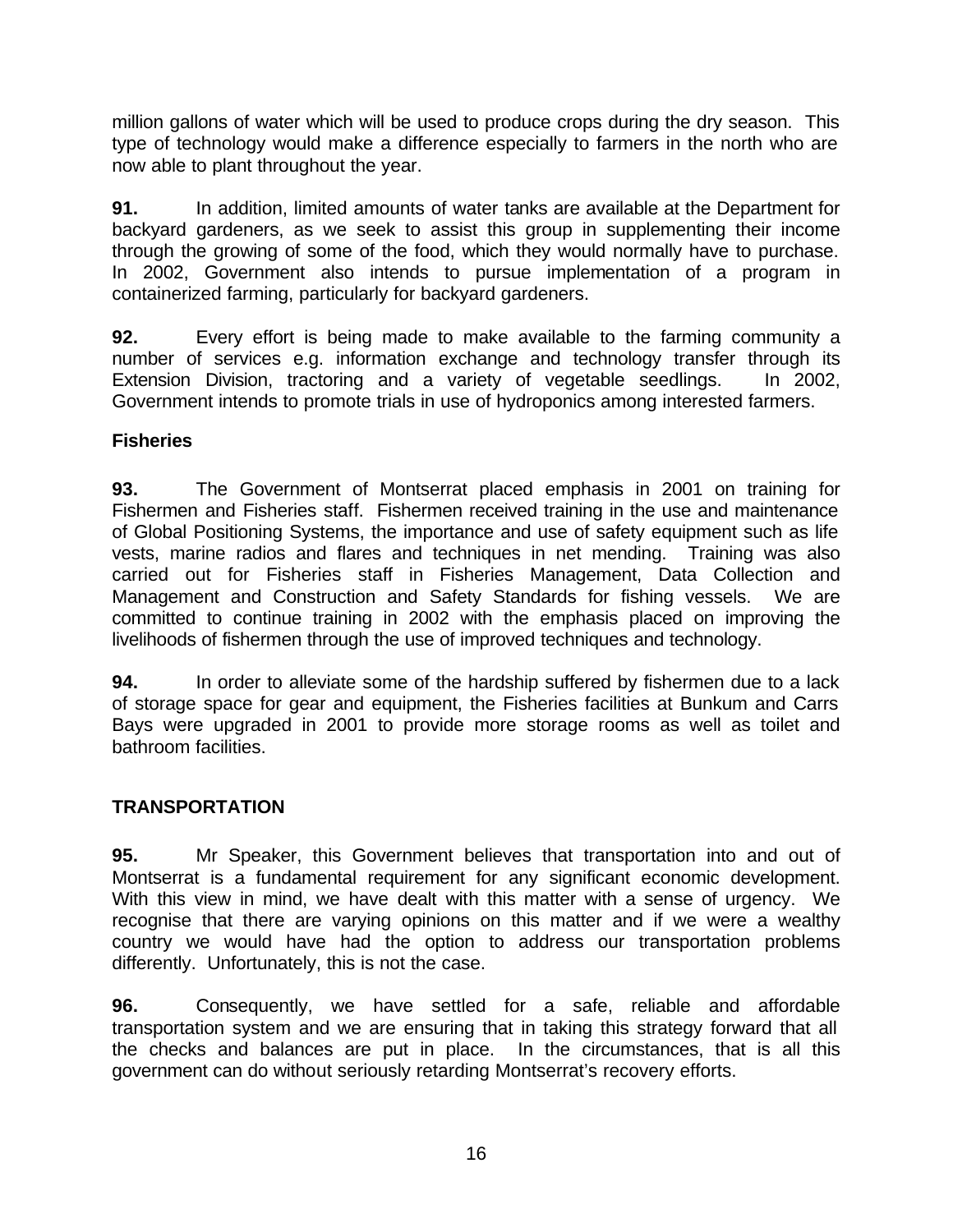**97.** In the short term, Mr Speaker, GoM will maintain a subsidised helicopter and ferry service to the people of Montserrat. We have therefore allocated \$7.5 million to maintaining these services. We recognise from the tendering process however, that there are other helicopter services that would be willing to operate private charters to Montserrat. We would welcome this additional service. I have no doubt that many visitors to the island will find such charters useful.

## **Airport Facilities**

**98.** Mr. Speaker, the long-term solution to our external transport problem is an appropriate fixed wing facility. The construction of an airport has been a long outstanding issue given its critical importance to Montserrat's economic development.

**99.** In December 2001, the Ministry of Communication and Works initiated plans for the establishment of a temporary airstrip at Gerald's, with the appointment of a Project Manager. The proposed Gerald's Airstrip will be implemented in accordance with international regulatory standards as recommended by the International Civil Aviation Authority.

**100.** In January 2002, the Department for International Development, acting in concert with the GoM, contracted the UK Company, the Halcrow Group to prepare final designs for the airstrip. The contractor's programme of works will also include an assessment and consideration of appropriate geo-technical, wind turbulence surveys for

the safest, most feasible, and affordable airport option at Gerald's. The understanding is that the airport will be capable of accommodating at minimum a twin otter or equivalent aircraft.

**101.** The Gerald's Airstrip is scheduled to commence in August 2002 and completed by December 2003 at a preliminary estimated cost of approximately EC \$41.5 million.

### **TOURISM**

**102.** My government recognizes that the tourism sector has the potential to be one of the fast growth sectors of the economy and as such, we have sought to ensure that we provide the enabling environment for tourism development. To this end, we are implementing a number of projects and programmes aimed at improving the physical infrastructure. We have also intensified our marketing and promotion efforts in traditional and non-traditional tourist markets. The year 2001 was a transition year for the tourism industry. By October 2001 visitor arrivals had increased by approximately 9% over the previous year and an even greater increase is anticipated for this year.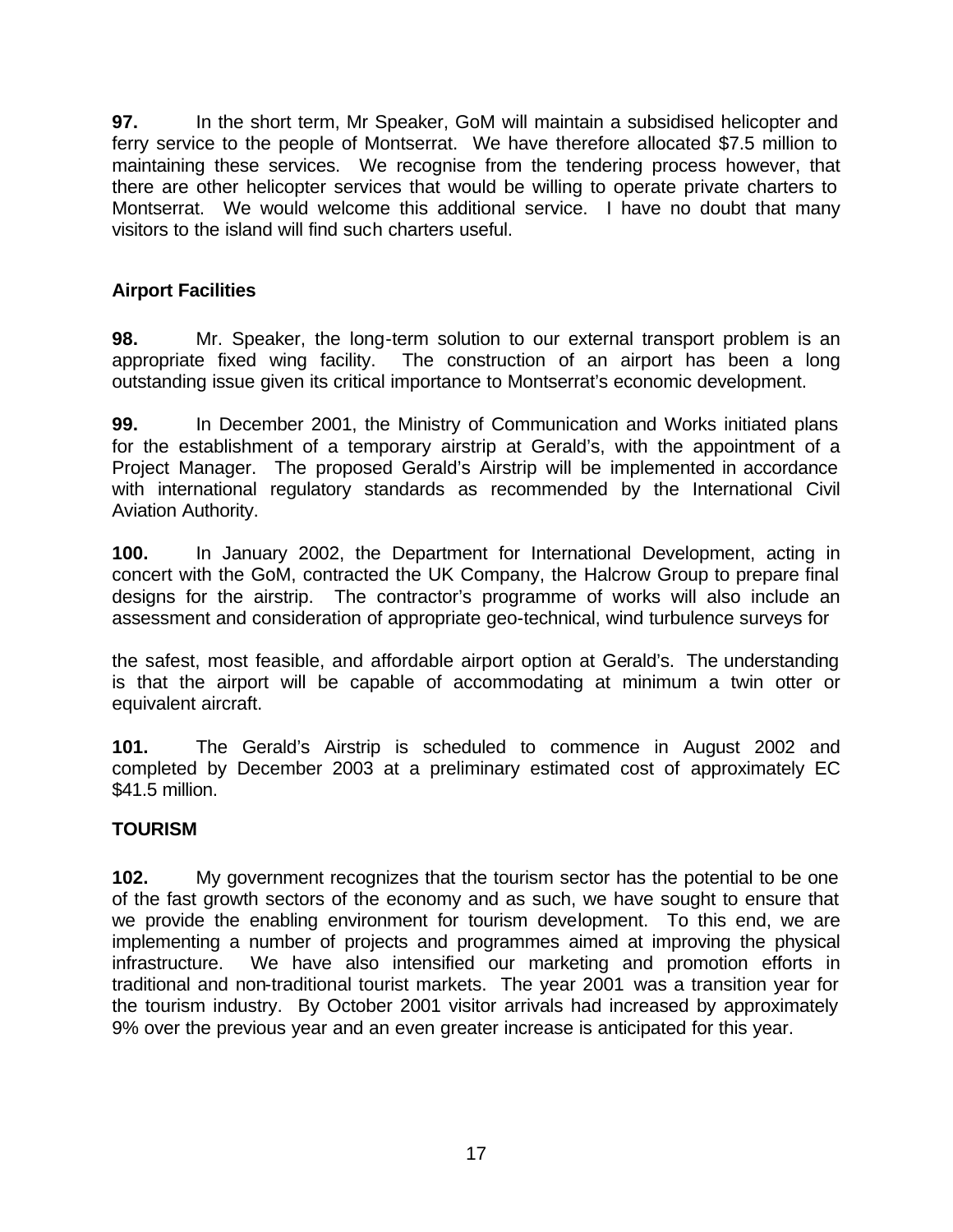**103.** One of the first tasks being undertaken by this government is that of correcting the misinformation that is being provided by many travel guides and websites. This is being done in an attempt to ensure that the correct information on

Montserrat is being promoted. This we will continue to do at International Trade Shows and by ensuring that the various Travel Advisories issued by International Governments are correct.

**104.** Another major task being undertaken is a redesign and enhancement of the Montserrat Tourist Board's website, which is a major part of its current marketing and promotion strategy. Upgrades to the website are intended to make it more user friendly, more attractive and the information content more interesting. Links are currently being sought to ensure that information on the island is available on specific niche market sites such as adventure/nature/eco-tourism and volcano related sites. There is also a push to have the website listed on all major search engines, thereby making it easier to find.

**105.** Mr. Speaker, the year-end of 2001 saw the approval of several projects aimed at improving the product offering of the island. A visitor facility will be built at Garibaldi Hill which would encompass a concession area, rest rooms, seating area, interpretive panels and a coin operated telescope with viewing capability of the volcano, Plymouth and surrounding environs. In addition, a portion of the trail network will be significantly improved for better hiking through nature trails.

**106.** Through this government's close collaboration with the Irish Government, Montserrat is now benefiting from a grant of some IR£150,000, made available to assist with the development of a strategic plan to reposition the tourism industry on island. It is expected that this consultancy will be completed by the first half of this year.

## **TRADE, COMMERCE AND INDUSTRY**

**107.** The private sector is the engine of growth, and this Government in its overall strategy to develop the economy recognises the need to facilitate this most important sector and thus programmes are being undertaken to assist in the growth process.

**108.** To augment and facilitate the sector's development, a Private Sector Development Consultancy was undertaken and has identified strategies and programmes that will enhance the growth of private enterprise. This government will immediately inject over \$3.5 million into this sector in the form of grants for institutional strengthening, and to undertake capital projects, which will support identified opportunities within the private sector.

**109.** The Private Sector Development consultancy will provide through the Chamber of Commerce, National Development Fund (NDF), and the Development Unit business support services that are presently not available to the business sector. These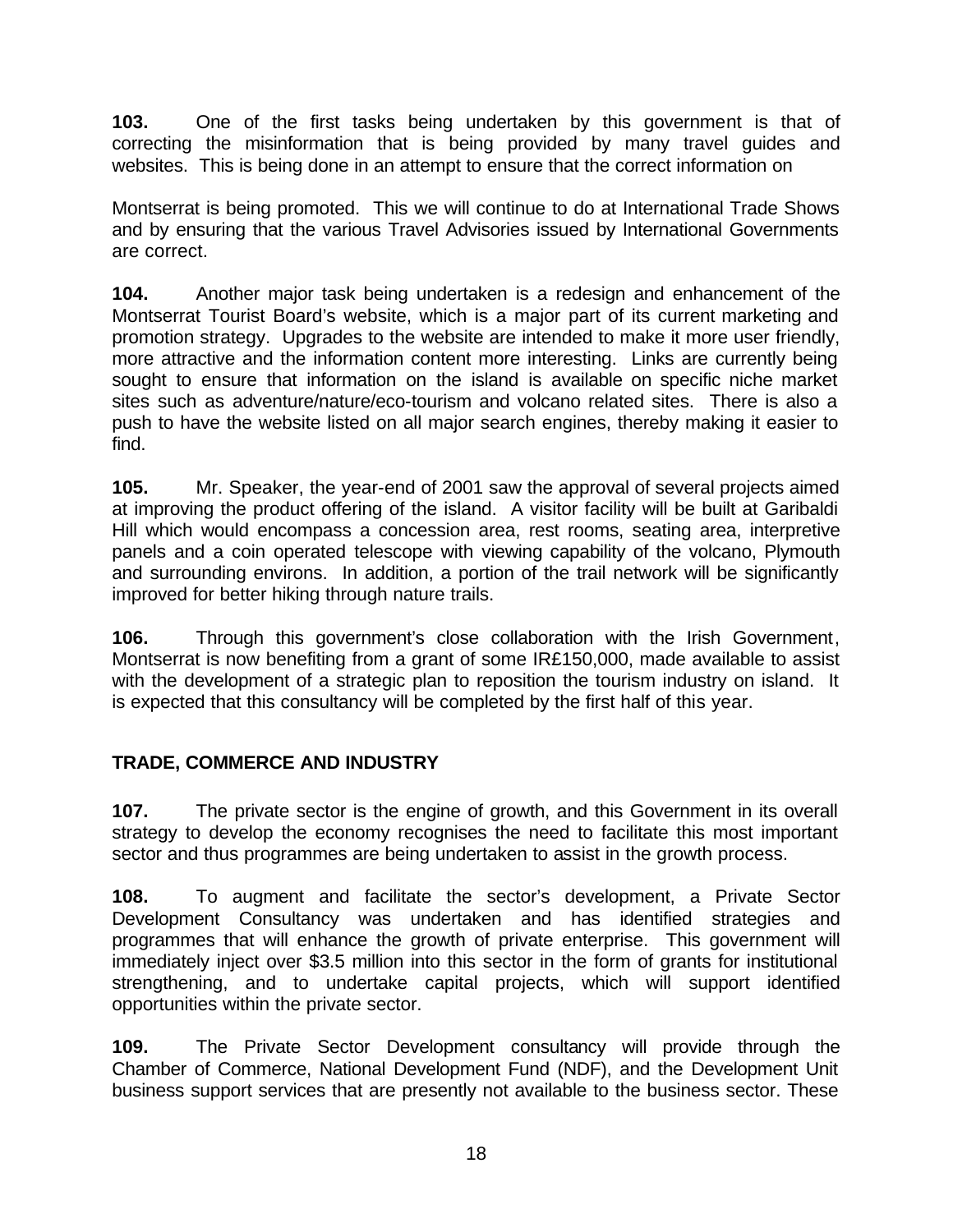key institutions will first be assessed and appropriate changes made to strengthen them, thus providing the capacity to assist and improve the current private sector business environment.

**110.** Mr Speaker, my government wishes to applaud the Montserrat Chamber of Commerce and the NDF for their prompt response to Government's challenge for a coordinated approach to private sector development. I have been advised that the Chamber is reviewing its structure to achieve this goal. If the Chamber accepts the challenge, Government of Montserrat will provide a subvention for two (2) years in the first instance, to assist and strengthen the institution while it seeks to expand its revenue base. Government would also transfer all activities relating to the promotion of Offshore Financial Services to Chamber to ensure the widest involvement of the private sector in the development of these services.

**111.** The Business Survey carried out by the NDF, which has just been completed and is presently being analysed, will enhance the Private Sector Development consultancy. The information gleaned will be used to provide insight into needs of the business community and used to develop strategies to aid further development of this sector.

**112.** Mr. Speaker, inward investment is of highest priority to this government. The attraction of inward investment has started with the completion of Montserrat's Investment and Living Guide. Work is also ongoing to further develop Government's promotional website.

**113.** The present thrust to attract new businesses to Montserrat in the areas of ecommerce and information technology lends itself to a dual approach attracting businesses suited to a small but literate and highly trainable population as evidenced in Montserrat. This also brings Montserrat into the age of information where current technological and trading trends ride on the back of technology. To this end we will be engaged in discussions to look at how we can take-over and develop Montserrat's domain name, that is, dot ms. We will then explore the investment opportunities that this creates.

**114.** Local investment is not to be forgotten and it is a mandate by the government to encourage and facilitate locals investing in the economy. The exporting of aggregates by Selsi Ltd. a locally owned company, the granting of mining rights and the opening of Belham Valley by the Government facilitating the process is in itself a testimony to this.

**115.** The commencement of broadcasting by Family FM a locally owned radio station, which has pioneered a new form of Radio Broadcasting in the Caribbean, is of special significance. This local station has allowed Montserrat to once again be seen as an innovator pointing the way forward in this information age.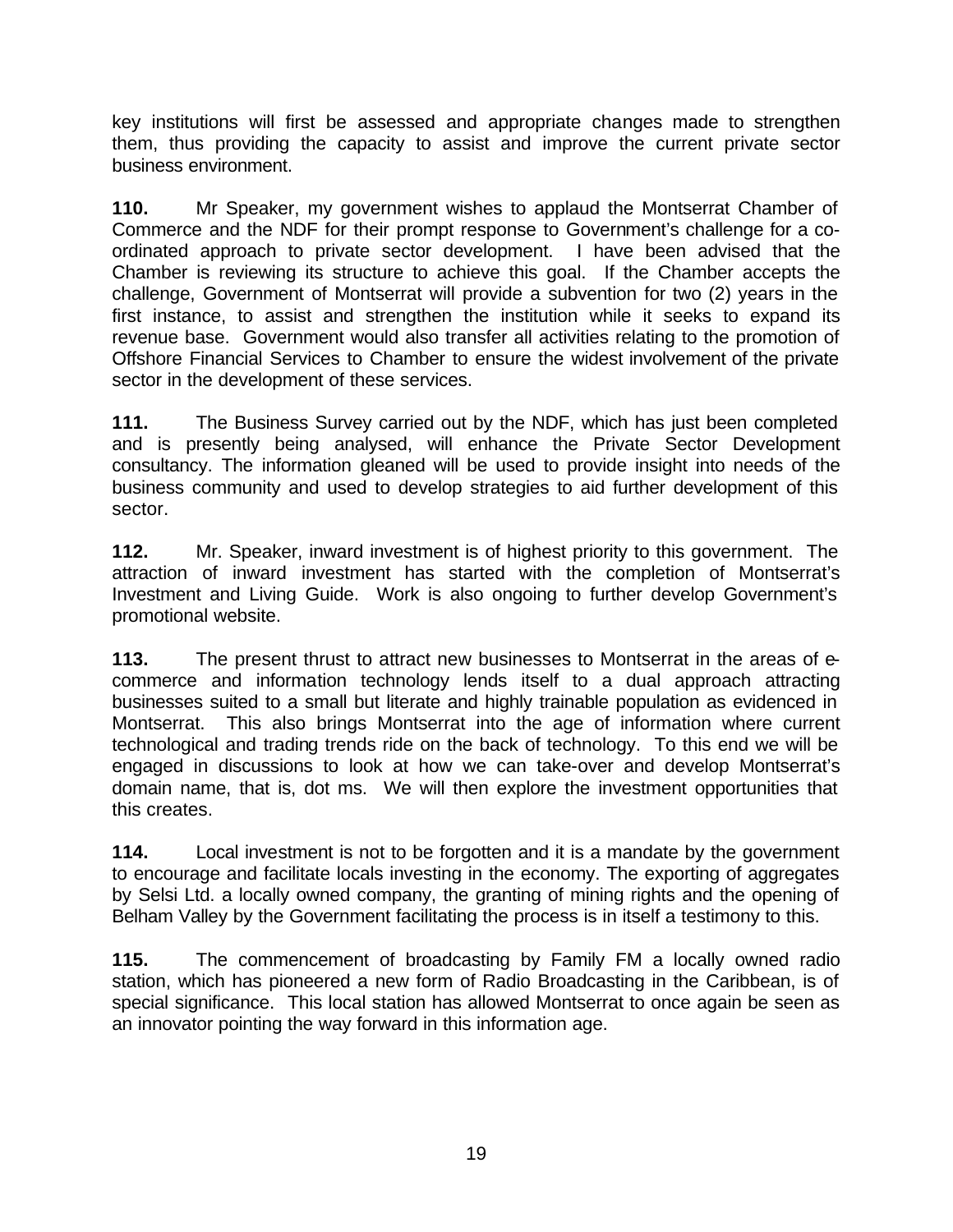**116.** Mr Speaker, new areas are being targeted; the opening of a water bottling plant is seen as one of the ways in which a local product can be utilised almost overnight. I have no doubt that with proper marketing we can find a niche market for ourselves.

**117.** In the present circumstances, there is no one path to success. This government is keen to create opportunities and hopes that our resilience, faith, and thrift may open doors that appear to be closed at this time.

### **INFRASTRUCTURE DEVELOPMENT**

**118.** Mr Speaker, this Government envisions a Montserrat that would retain its former economic position and where the majority of our people could find gainful employment and earn their livelihood here. For this to happen, Government must lay the 'stepping-stones' that will lead to prosperity in this nation. One of these must be appropriate infrastructure to support the population as well as encouraging entrepreneurs to see Montserrat as the place to do business.

**119.** Let me assist you in recalling the developments in 2001, Mr Speaker, you saw the beginning of construction on the following infrastructure projects:

- i. Sheltered Housing for the elderly at Look Out (50) units;
- ii. St John's Health Centre;
- iii. Nursery School at Look Out;
- iv. Land Development Authority Building at Brades;
- v. The New Police Headquarters at Brades;
- vi. The New Fire Station at Brades;
- vii. The Montserrat Volcano Observatory at Friths;
- viii. The Emergency Department Warehouse at St Johns
- ix. The renovation of the Cudjoe Head Police Station.

**120.** The cost of these projects Mr Speaker is approximately \$30 million. You will recall that we said that the New PLM will remove the bottlenecks and ensure a steady flow of projects. This is a promise delivered by this Government in less than one year in office.

**121.** We will continue to develop the infrastructure in 2002. The projects that will commence in 2002 are as follows:

- i. The St Johns Operating Theatre;
- ii. The renovation and expansion of the St Peters Clinic;
- iii. The New Mortuary Facility;
- iv. The Montserrat Community College;
- v. The Single Person Hostel at Look Out;
- vi. The Construction of the PWD Maintenance Workshop;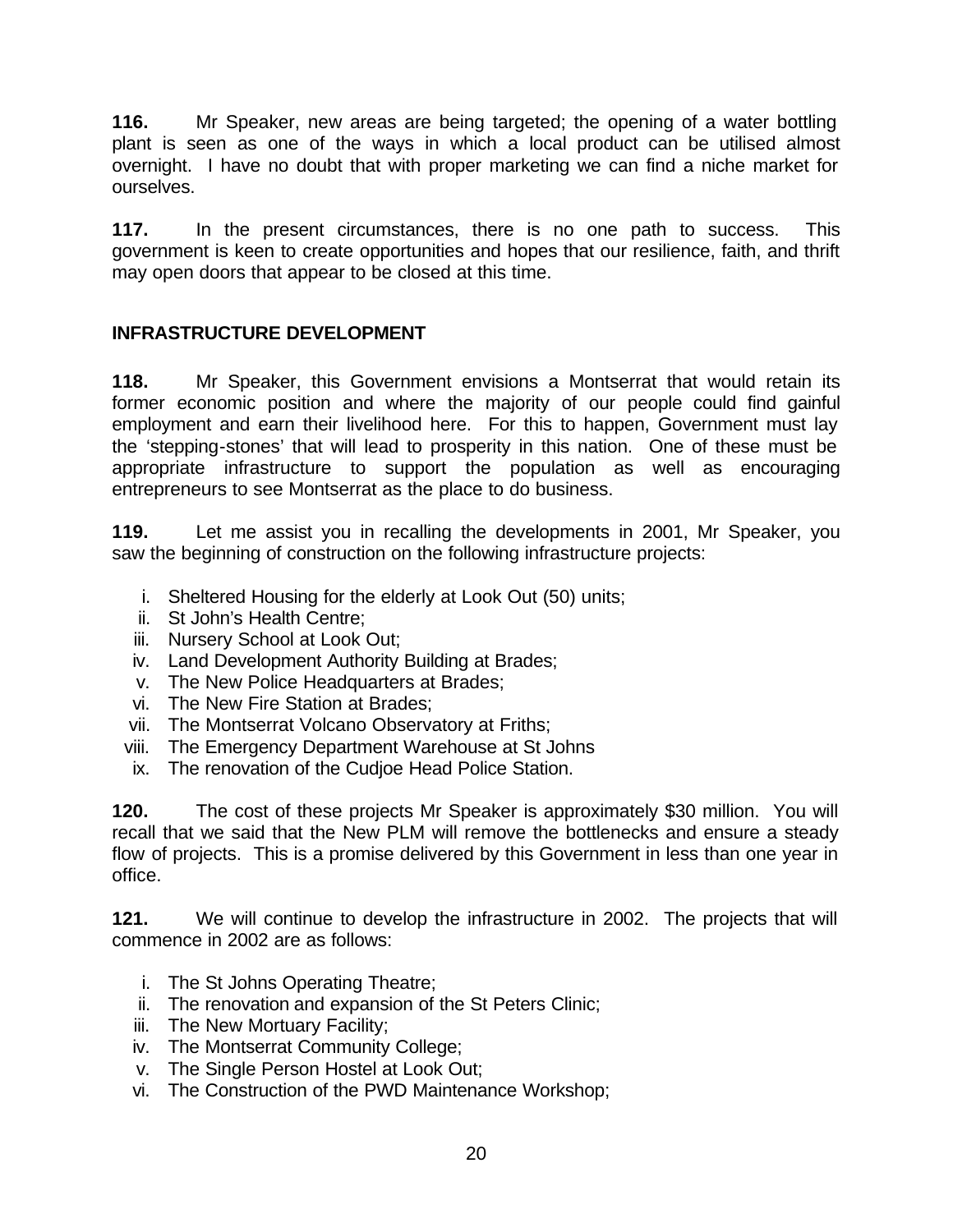- vii. The Montserrat Port Authority Landside Development;
- viii. Refurbishment of Government Headquarters;
- ix. New Airport Development.

Again, the cost of these projects is more than \$50 million dollars of which over \$40 million is for the airport facility.

#### **Road Improvements**

**122.** Major reconstruction-realignment and road pavement will be done to the St John's to Gerald's Road at a cost of EC\$3.0 million. Thus is a critical development step and will improve accessibility to the hospital, the proposed Gerald's Airport and to other communities in that area. Work is expected to commence before June of this year.

**123.** Works have commenced on several sections of the main road from Forgathy to Salem. Although the allocation is inadequate to resurface all sections of this road, the most distressed areas will be rectified. Government will expend almost \$2.0 million on this project.

**124.** Additionally, Government has allocated \$1.7 million for general maintenance of roads. This includes, drain cleaning, verge cutting, minor patching and repairs and resurfacing of some secondary roads. It is our intention too, to undertake approximately ten urgently needed minor projects such as culvert repairs, drainage provisions and road reconstruction from this allocation.

### **Water Distribution**

**125.** During the year 2001 the Montserrat Water Authority continues to serve all of its consumers with a regular and reliable supply of potable water. After a considerable decline in consumer base between 1995 and 1997 the trend for the past two years has indicated some increase. In 2001 there were 2,832 consumers compared to 2,748 in 2000.

**126.** There are some areas e.g. Mars Hill, top of Fogarty and Cudjoe Head that are experiencing difficulties related to insufficient storage, undersized main and low pressures. It is hoped that these problems would be addressed in the Water III project this year. We hope that the Belham Valley exploration works may improve the water available for distribution.

**127.** The purpose of the Water III project is to improve the capacity and reliability of water storage and distribution network within the northern safe zone in order to meet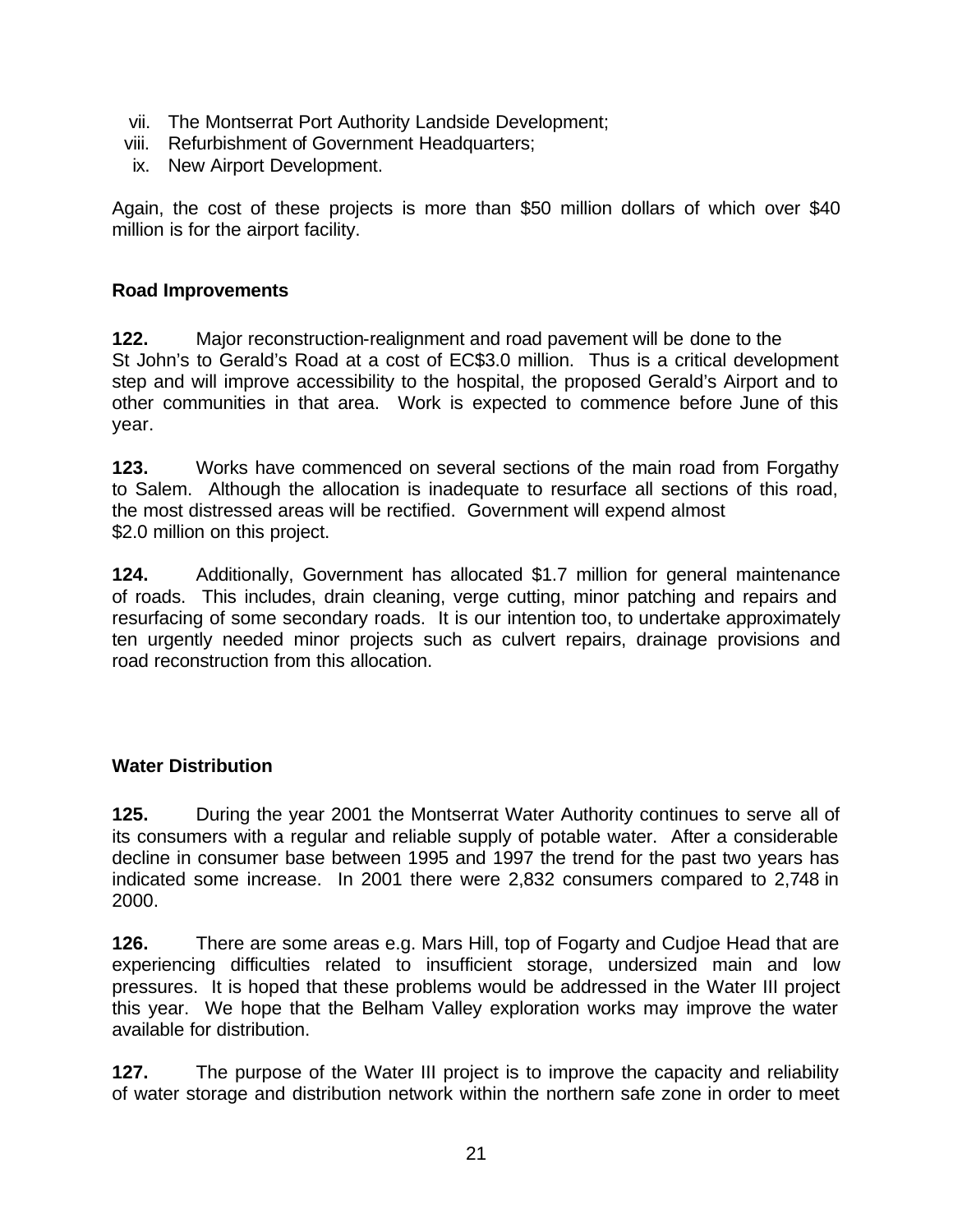demand. The Water III project was approved in principle in late 2001 with a pre-project expenditure of approximately EC\$717,600.00. The pre-project expenditure is earmarked for the purchase of specific materials. In addition, this will meet the cost of the consultancy for a digital distribution network that would enable the Authority to have a better knowledge of the system and future demand.

**128.** It is anticipated that work to upgrade the distribution mainline will be undertaken in Jones Hill, Barzey's, Nixon's, St. Johns, Cudjoe Head and Manjack. Additionally, plans are being finalised for the construction of a new reservoir in Manjack and Mars Hill. This project is expected to cost approximately EC\$5.1 million.

## **Power Supply**

**129.** Montserrat Electricity Services Limited (MONLEC) is on the way to a healthy recovery, following the scaling down of operations that accompanied the volcanic disaster. The utility has been helped, in part, by the resolve of many residents and businesses to re-establish their installations in the occupied north of the island. However, the utility continues to operate in a very volatile environment and it must seek to strengthen its financial position, as rapidly as possible, to be able to overcome future adverse events.

**130.** One negative event that has impacted on the operating performance of the company, and the island's economy, since late 2000, was the rapid increase in international fuel prices. The utility responded by embarking on a customer awareness campaign aimed at enlightening customers of the efficient and wise use of energy.

However, the worldwide trend has now reversed so Government is presently negotiating with fuel suppliers to ensure that savings in the worldwide reduction of fuel are passed on to the consumers.

**131.** During the past year, MONLEC was able to install and commission a fourth 1,000-kilowatt generating set which it financed wholly from internal sources. The company also completed a control center and offices building, funded by the DFID.

**132.** During 2002 the company will focus on further development of the Power Station site, along with projects for improving the reliability of the electricity distribution network, and activities associated with the restructuring of the utility.

**133.** This Government values highly, the contributions made by all persons in the electricity supply industry to the economic development of our country, and I therefore take this opportunity to express appreciation to them, on behalf of Government and people of Montserrat.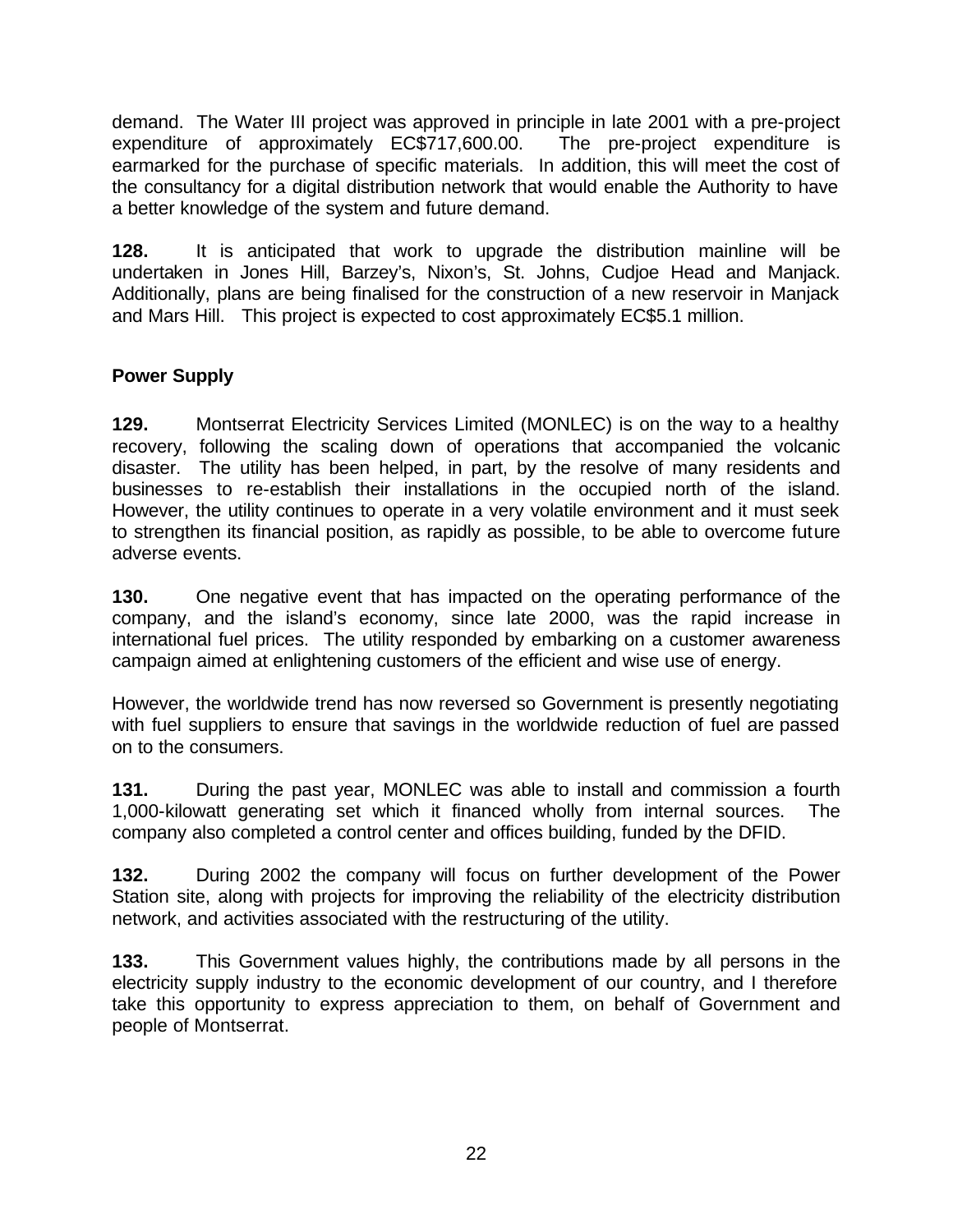### **DEVELOPMENTS IN FINANCIAL MARKETS & INTERNATIONAL AGREEMENTS**

**134.** Mr Speaker, this Government can only achieve sustainability with the support and creativity of the financial institutions. Over the past year, we have been concerned with the level of commitment and approach of some of these institutions in our recovery effort.

**135.** We are assured that for 2002, there is reason to be optimistic. Several of these institutions have now indicated that they will be expanding their services to customers and where necessary adjust the terms and conditions of their financial products. The Bank of Montserrat, The Montserrat Building Society and The St. Patrick Credit Union have indicated that they intend to resume their mortgage programmes by the end of the year.

**136.** GoM supports their efforts and stands ready to assist any well-managed institution to improve their services where possible.

**137.** In my last budget address, I indicated Montserrat's intention to join the ECSE and that we were awaiting the approval of HMG. I am pleased to report that we received the required entrustment and the relevant legislation was passed in this Honourable House. The Act became effective 1 January 2002.

**138.** Financial institutions can now apply to the Exchange to provide services as intermediaries. These institutions will be licensed to buy and sell shares on the exchange. Mr Speaker, this is a notable milestone because our people will now be able to invest in any island of the OECS. This permits OECS citizens to own property in other islands without any restrictions to the transfer of such property. It has regulatory challenges but safeguards are in place. The business opportunities this creates are tremendous especially in terms of spreading investment risks. As you can see,

Mr Speaker, this legislation allows the ordinary man to invest in companies anywhere in the OECS. He or she will be able to earn a share of the profits of the company or for that matter own companies in any of the islands.

**139.** We are also pleased Mr Speaker, to report the successful establishment of the Financial Services Commission which came into effect on 1 January 2002. This is an independent regulatory authority and conforms with the practice internationally. Regulation is a costly exercise and GoM has gone further to invite the ECCB to investigate how the Bank can work with the Commission to fulfill its mandate at affordable rates.

**140.** Mr. Speaker, Montserrat has joined other regional governments in committing itself to the Organisation for Economic Cooperation and Development 's principles of transparency and effective exchange of information in tax matters. Discussions on this commitment have being on-going for more than a year and the commitment itself has undergone considerable changes since it was first proposed. This was achieved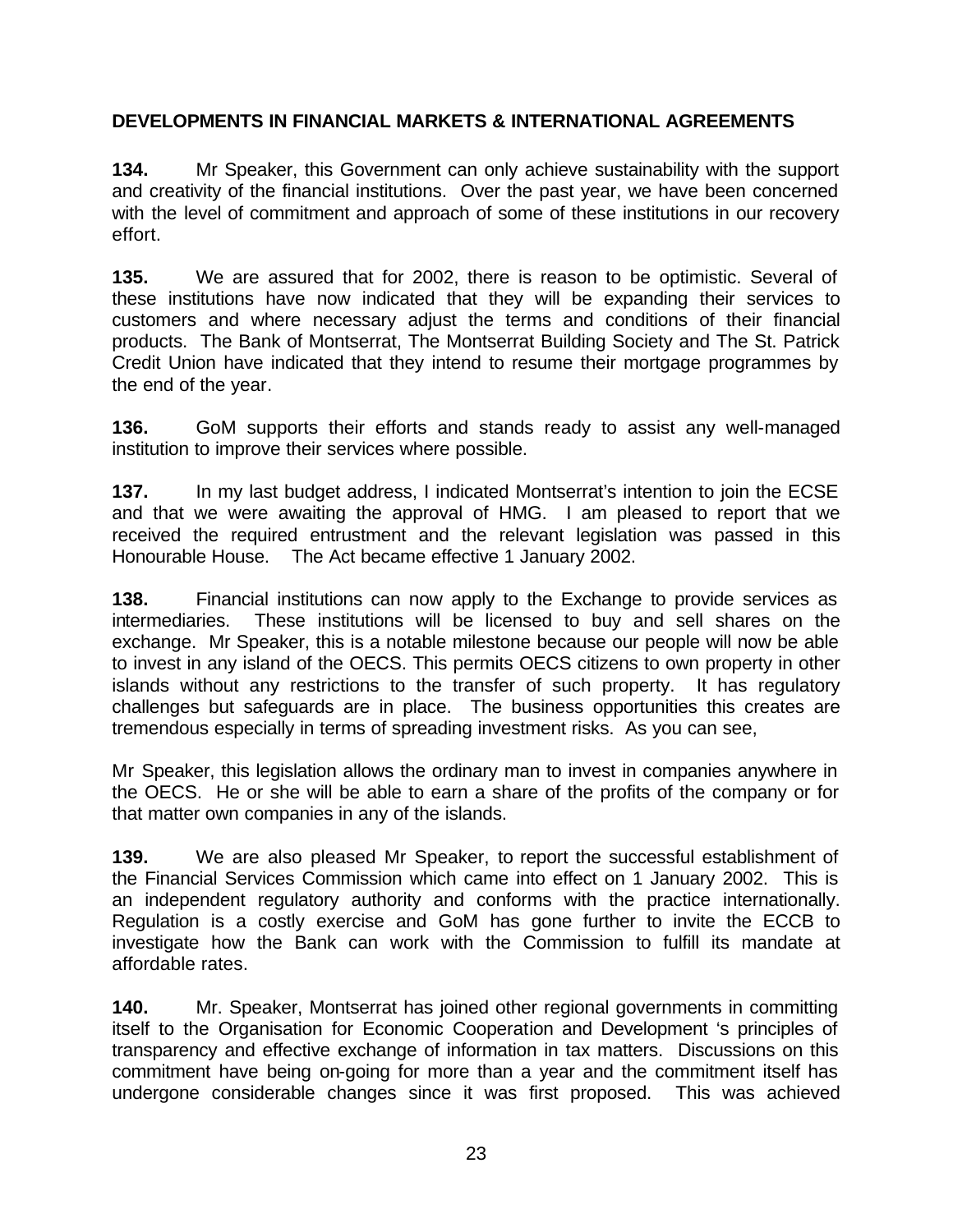through the efforts of the International Tax and Investment Organisation (ITIO), an organisation established to assist small developing countries face the challenges of the global business environment.

**141.** This commitment will ensure that Montserrat does not appear on the OECD blacklist. Mr Speaker, we cannot afford to be blacklisted especially at a time when we are trying to develop our offshore financial services.

**142.** Mr Speaker, the foundation is now laid for Montserratians to expand their investment opportunities.

### **PUBLIC ADMINISTRATION**

**143.** Mr Speaker, we have always been justly proud of our safe, stable and peaceful environment. This Government is committed to keeping the island this way. In this respect, good governance, internal security, information and broadcasting, and high quality public services are key tenets to achieving these goals.

### **Governance**

**144.** This Government supports the principles of democracy, accountability and transparency in governance. Our present bid for constitutional reform will not deviate from these principles. Many of you are aware that a Constitutional Committee has been established to review the present constitution and GoM is looking forward to the recommendations of the committee. The terms of reference is designed to encourage broad based consultation and input. GoM is encouraging all interested persons and groups to participate in whatever way possible.

**145.** Mr. Speaker, this government recognises that many areas within our legislation are outdated. We have therefore established a law revision committee led by the Attorney General's Office to review and improve current legislation where applicable. Consideration must be given to changes that have been made to  $\overrightarrow{h}$  international legislations especially since September  $11<sup>th</sup>$  last year. This and our own evolving relationship with regional institutions must be examined in light of Montserrat's status as an Overseas Territory of the United Kingdom. It is hoped that some of these issues would also be addressed in the ongoing Constitutional Review.

**146.** You have all heard the discussions on the granting of UK citizenship to Overseas Territories. The legislation was passed in the UK Parliament late last month. I have also been informed that United Kingdom Passports will be available to Citizens of British Overseas Territories by May this year.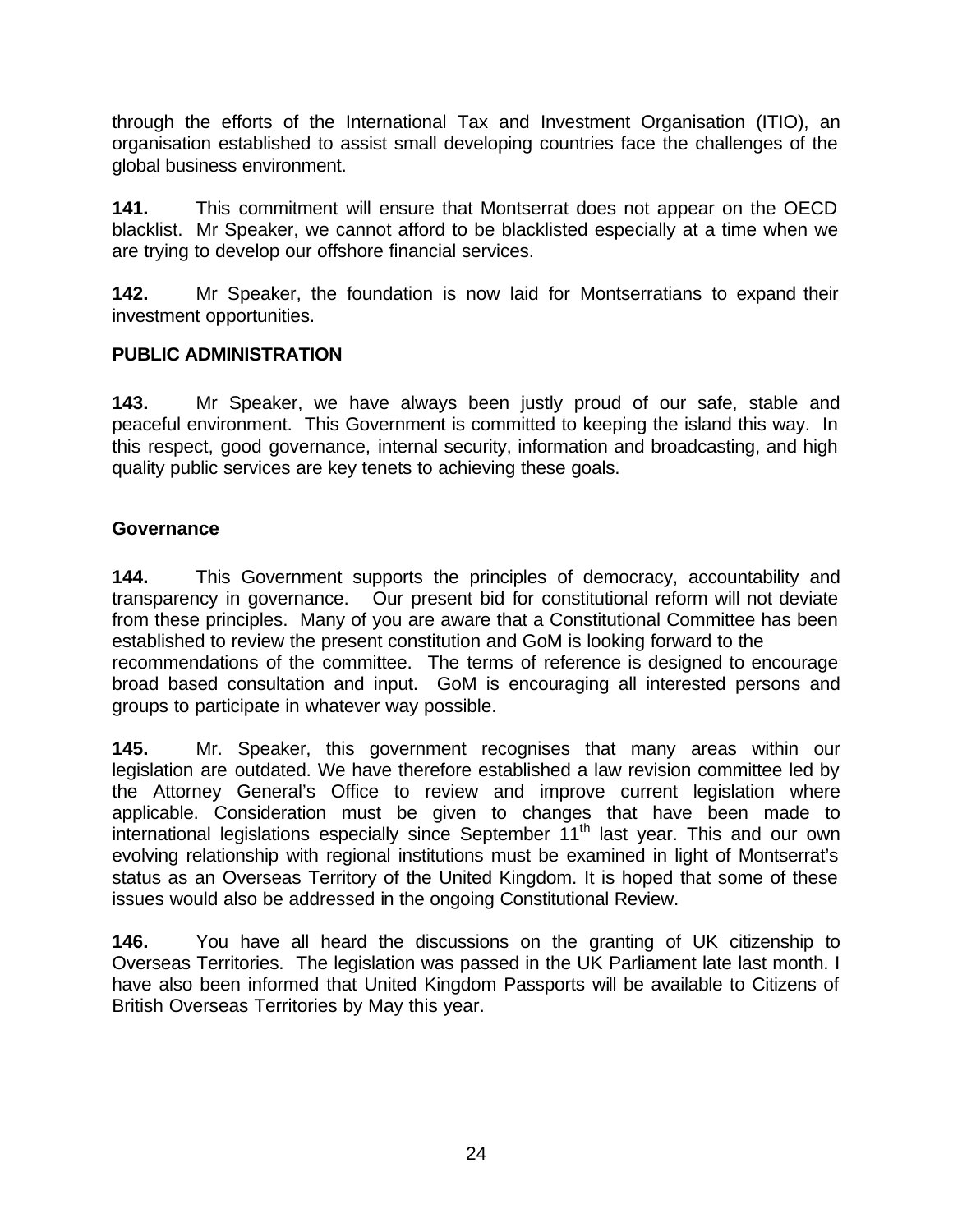### **Internal Security**

**147.** Mr Speaker, government continues to support the efforts of the Royal Montserrat Police Force (RMPF), the Fire Department and the Royal Montserrat Defence Force. It is our intention to support the development of these institutions to ensure that our immediate internal security capabilities are not compromised. Mr Speaker, approximately EC\$9.4 million dollars have been allocated in the recurrent and capital budgets for this purpose.

**148.** GoM applauds the efforts of the RMPF in introducing the concept of community policing. It is hoped that this multi–agency approach would continue to encourage mutual respect for the law. The domestic crime unit at Cudjoe Head is welcomed and should have a positive impact on the wellbeing of members in the household.

**149.** Mr Speaker, after Hurricane Hugo in 1989 and the ongoing volcanic activity, we should always be prepared for disastrous situations. You will note that the capabilities of the Montserrat Volcano Observatory and Emergency Department have been or are in the process of being enhanced. In this area, a new emergency warehouse is being constructed; emergency shelters are being retrofitted, emergency warning systems and other communication systems upgraded. Mr Speaker, we have allocated to date \$4.9 million in the recurrent and capital budgets for improvements in the emergency response programme.

#### **Information**

**150.** The demand for quick and reliable information both locally and internationally has placed increasing pressure on Government to computerise its systems.

Mr Speaker, at this time several computer systems and networks are in operation or being developed. These include the Government Accounting system (COTGAR), the ASYCUDA system used by Customs, the Geographic Information System and the Health Information System. These are government's attempt at modernising its systems to meet the demand for quick and accurate information.

**151.** Mr Speaker, we recognise that in the early stages of development of any system that there is usually problems encountered. We regret any inconvenience experienced in the services provided to consumers. It is our intention to take appropriate remedial action where necessary.

### **Broadcasting**

**152.** Government has agreed that there would be a comprehensive review of the ZJB Radio with the view to improving the quality of broadcast and creating greater autonomy. To this end, we have established a Review Committee and the review will commence shortly.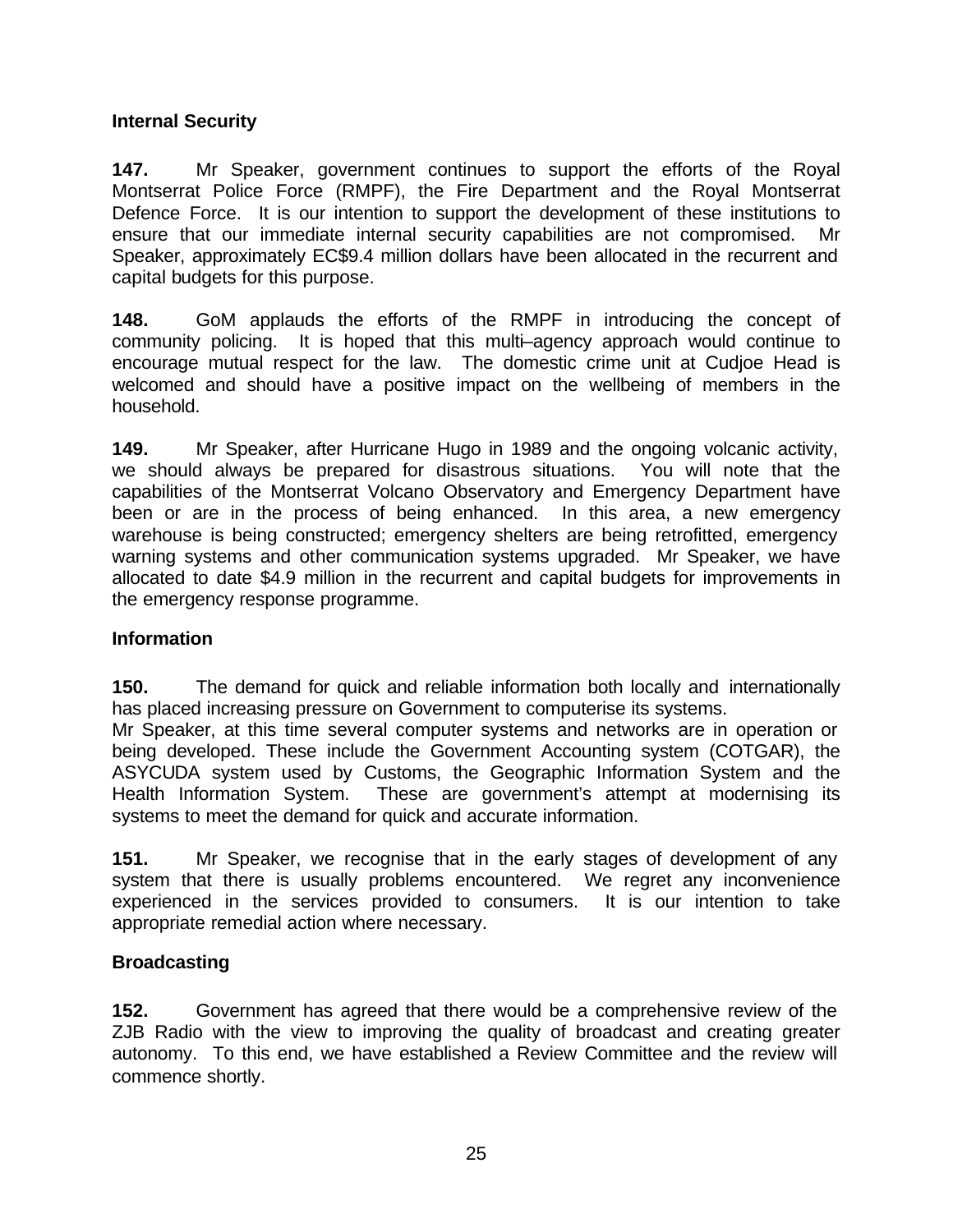**153.** Ongoing improvements to the radio coverage especially to the Salem area and the Daytime Entry Zone are being made possible with the commencement of the Emergency Communication Programme. This will provide an additional 5000 watts of broadcast power to Radio Montserrat. This improvement in the broadcasting service is expected to be implemented alongside the development of a more permanent facility to accommodate the station.

### **Civil Service**

**154.** The focus of government's policy for the civil service Mr Speaker is to improve its efficiency and cost effectiveness especially at a time when funds are inadequate.

**155.** This means firstly, that where practical, every effort will be made to transfer the delivery of certain public services to the private sector. In our environment, the more activities government engages in, the less business opportunities would be available to the private sector. It is anticipated that the Public Finance Review will identify some of the public services that can be provided by the private sector.

**156.** Secondly, our policy means that greater attention and resources will be placed in staff retention and recruitment programmes including professional development opportunities for existing staff. The Governor, who is responsible for the civil service has advised that the recent job evaluation exercise was inadequate and a committee was established to address outstanding issues. The recommendations should hopefully, be ready by the end of April. Mr Speaker, this Government is ultimately interested in a competent and adequately paid civil service.

**157.** Having said the above, Mr Speaker, we recognise that some of our more qualified and capable people are employed in the Public Service. They are forced to remain in the service because they will lose their pension benefits having not served for 20 years. Government feels that it is in Montserrat's national interest to have free movement of labour to and from the public and private sector. It is for this reason that we are in the process of developing a single Social Security Scheme for both public and private employees. Further, this will provide a pool of funds that can be used for the benefit of contributors to the scheme. Government's over-riding policy is that the benefits due to public servants when they are transferred to the Social security Scheme, should not be less that they would have received had they remained on the Civil Service Pension Scheme.

### **PUBLIC FINANCES**

**158.** The overall thrust of Government's public finance strategy is to generate revenue through increased economic activity in key sectors. The allocations in the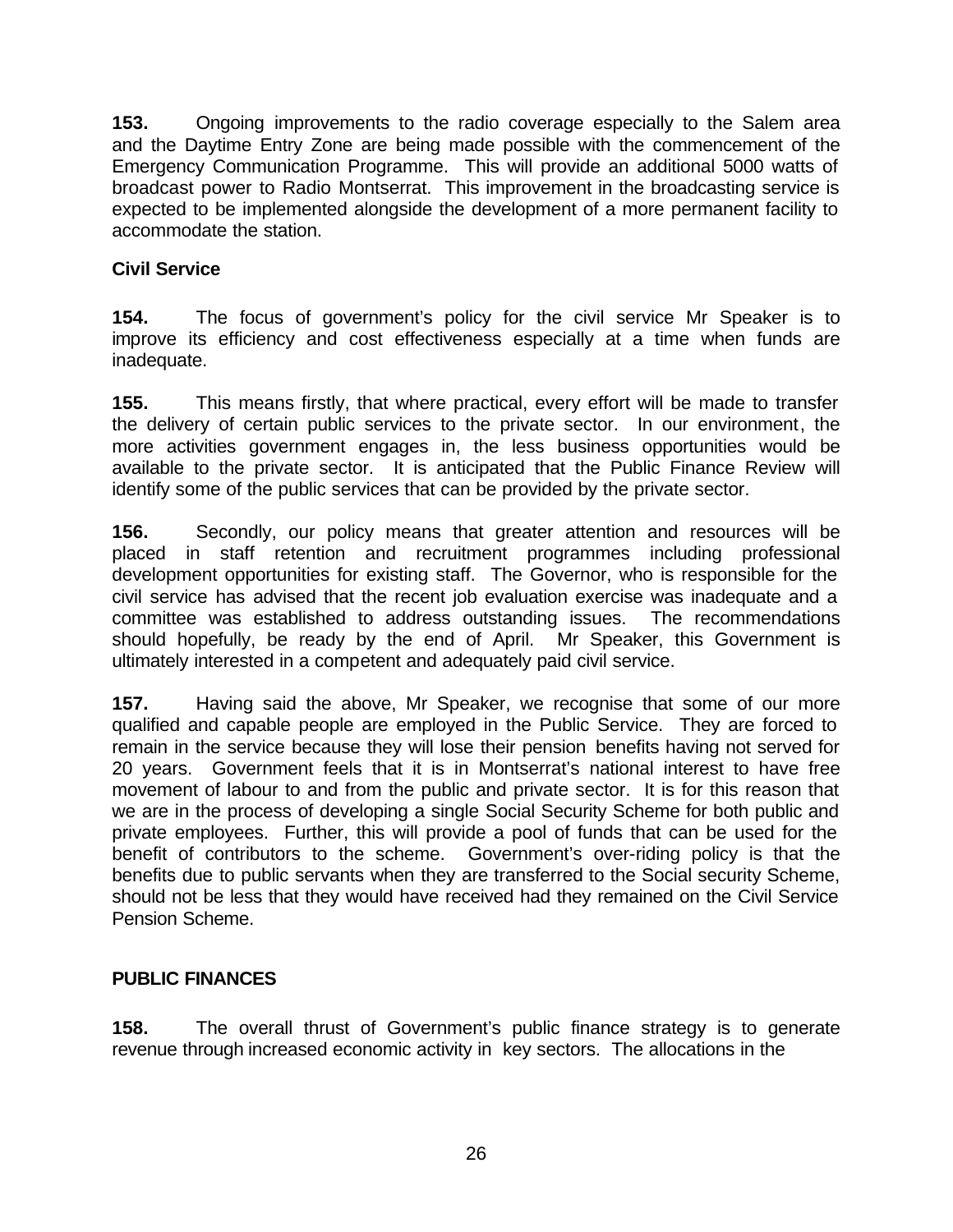recurrent budget are based on the assumption that there would be no major shift in policy or volcanic activity from last year that would significantly influence revenues or expenditure.

**159.** The focus of the development budget is to replace Montserrat's economic infrastructure quickly but in an orderly and environmentally friendly manner and that respects our cultural preferences.

**160.** Mr Speaker, both the recurrent and the development budget will seek to support programmes that promote Montserrat as a destination either for holidays or for investment. Government's support for the Chamber of Commerce and the funding of the tourism development project are examples of this focus. We cannot guarantee the outcome because we must rely on the behaviour of individuals and corporations but at least we intend to create opportunities for investment.

### **Fiscal Review**

**161.** Mr Speaker, you will recall that before this government took office that HMG had established an aid framework. Let me refresh your memory, on what was stipulated for both budgetary and capital aid:

| 2001/2002 | £24.4 million |
|-----------|---------------|
| 2002/2003 | "<br>£17.0    |
| 2003/2004 | - 66<br>£13.6 |
| 2004/2005 | £09.5         |
| 2005/2006 | - 66<br>£07.5 |

**162.** We took office in April 2001 and by the time we cleared the bottlenecks that delayed several development projects, over six (6) months had elapse. Nevertheless, Mr Speaker, we worked closely with our senior civil servants and officials in DFID to ensure that we spend as much of the £24.4 million as possible to stimulate the economy.

**163.** Government is deeply concerned with the rate of decline in UK grants imposed by the Aid Framework in light of the slow economic recovery and consequently the public revenue base. From what I have seen so far, It is reasonable to state that some of the assumptions on which this framework was developed did not happen and hence there is a need for some adjustment especially in the 2003-5 budgets.

**164.** In 2001, the level of budgetary aid fell to \$27.8 million, which was \$0.8 million lower than estimated. The actual revenue raised locally during 2001 was \$26.5 million or approximately \$1.0 million less than the \$27.4 raised in 2000. The shortfalls in revenue were in the area of direct taxes and duties & consumption taxes. Improvements in stamp duties however, reduced the impact of these shortfalls in revenue.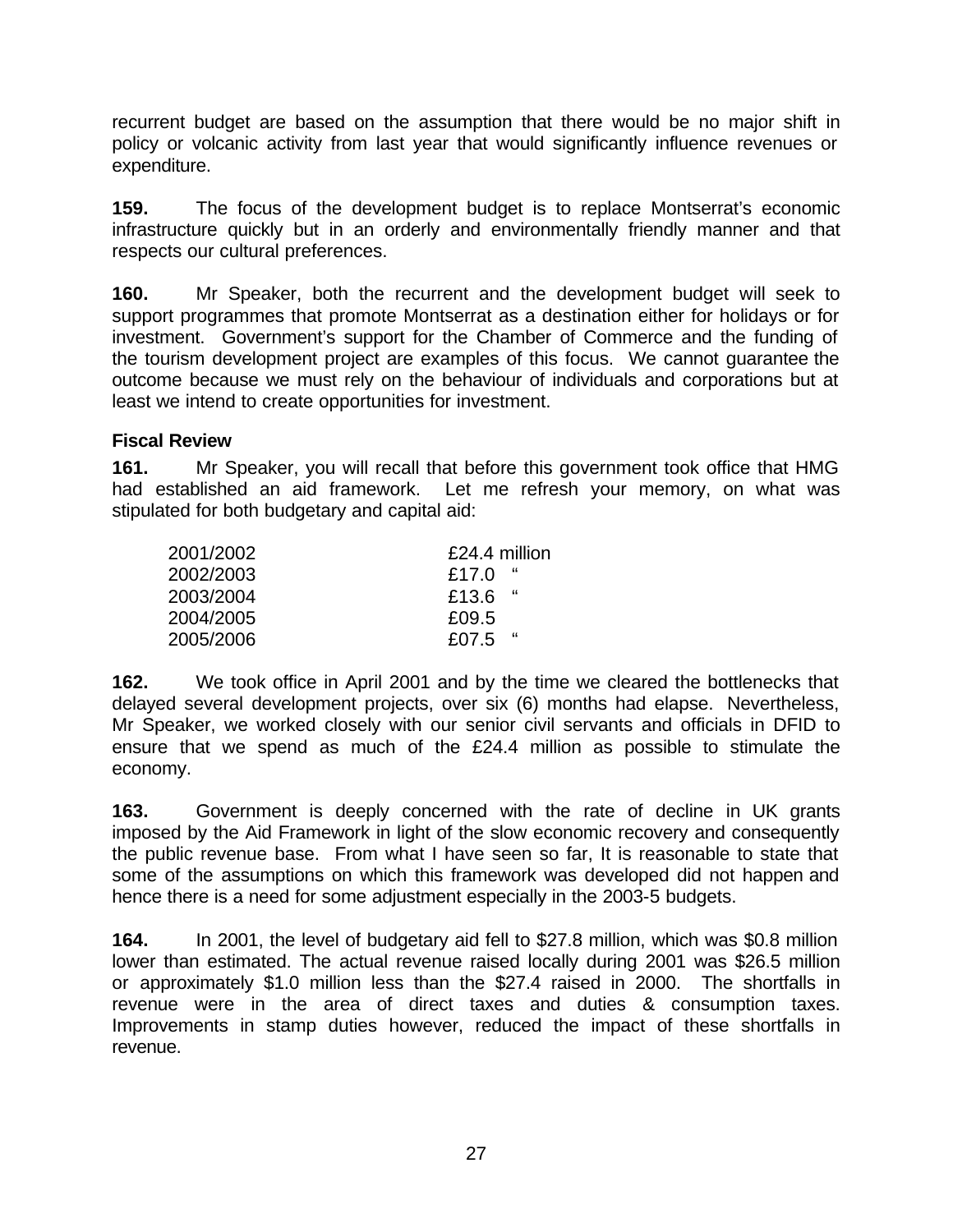**165.** Mr Speaker, expenditure for 2001 totalled \$52.2 million. With respect to expenditure, there were savings in 2001 budget due partly to the vigilance of civil servants and vacancies that existed within the service. These were also due the fact that the responsibilities of several positions were performed by technical co-operation officers who were paid directly by DFID from the development budget. It was this saving that allowed us to pay the one (1) months salary in December 2001.

**166.** The long awaited Public Finance Review consultancy has begun. Many individuals, and groups have participated in preliminary discussions with the consultants. They are currently in the process of evaluating the information obtained. They will also compare this information with other regional countries before entertaining further discussions. We look forward to the recommendations of this report to see whether they can be incorporated into our system.

### **Fiscal Projections**

**167.** We must note that for this financial year, that is, 2002/2003 the total UK aid package is £17.0 million or \$64.6 million. Mr Speaker, Government proposes to spend \$143.6 million allocated between the recurrent and development budget.

### **Recurrent Expenditure**

**168.** Mr Speaker, based on the programmes put forward for the fiscal year, I propose to spend \$66.2 million under the recurrent budget. This is \$10.9 million more than was allocated in my last budget. The allocation to Ministries and Departments are as follows:

| <b>Votes</b>                                                                                                                                                                                                                                 | EC\$                                                                          |
|----------------------------------------------------------------------------------------------------------------------------------------------------------------------------------------------------------------------------------------------|-------------------------------------------------------------------------------|
| <b>Consolidated Fund Services</b><br>Ministry of Agriculture, Housing, Lands & the Environment<br>Ministry of Education, Health & Community Services<br>Ministry of Communication & Works<br>Ministry of Finance<br><b>Other Departments</b> | 8,335,400<br>4,573,800<br>15,819,250<br>13,451,650<br>2,917,320<br>21,137,980 |
|                                                                                                                                                                                                                                              | 66,235,400                                                                    |

**169.** The increase in the budget reflects the transfer of management and cost of the ferry and helicopter services to Government of Montserrat. The figure of \$7.5 million is included under the Ministry of Communications and Works for that purpose. The second major component of the increase is an amount of approximately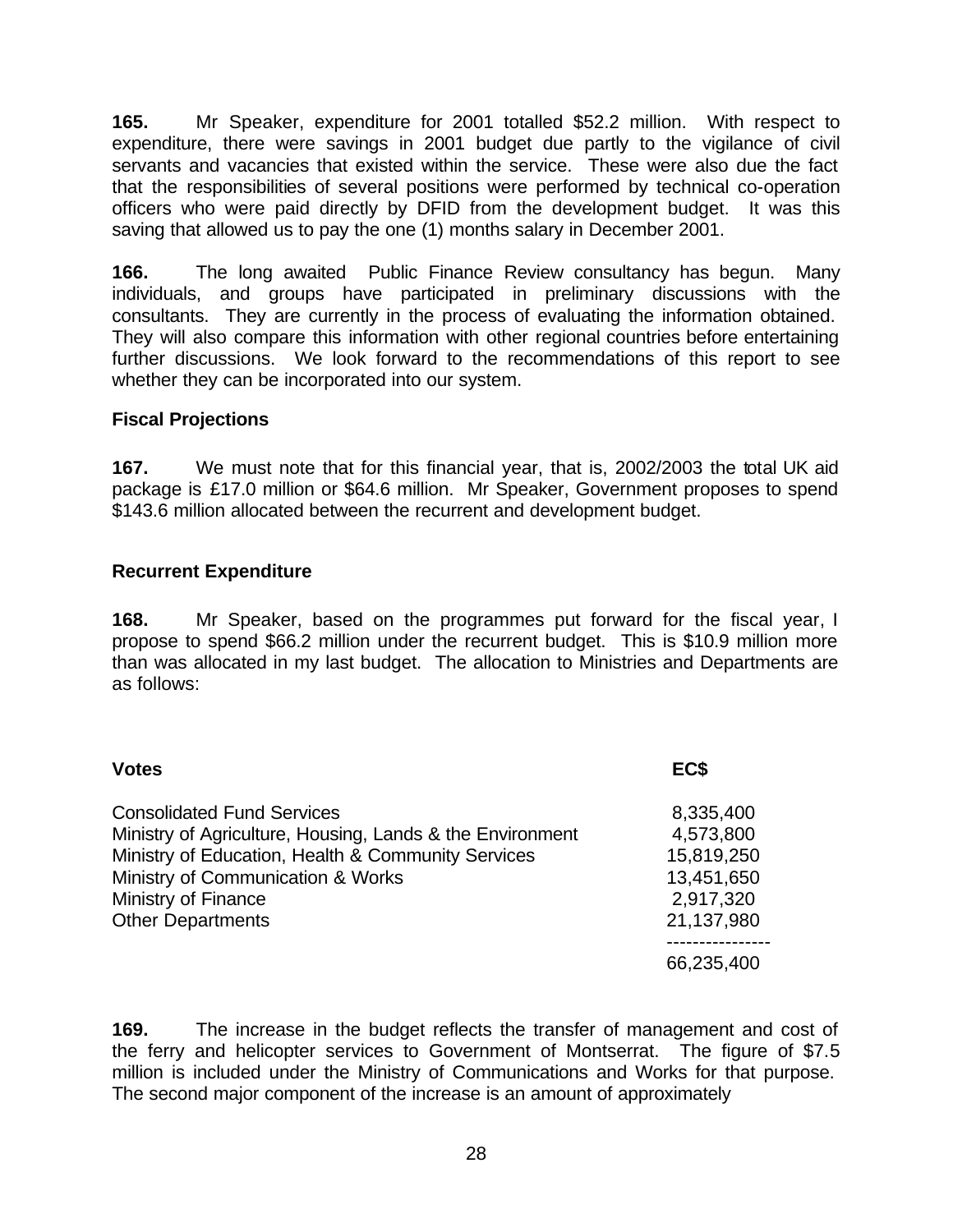\$2.0 million for addressing staff recruitment and retention issues including a payroll increase not exceeding 10%. Also included in the increase is an allocation of \$1.0 million for pensions and gratuities that become due in 2002.

### **Recurrent Revenue**

**170.** This year Government estimates its local revenue to be \$28.2 million. This leaves a recurrent budget deficit of \$38.0 million. The United Kingdom Government has agreed to finance this deficit. In the estimates of revenue and expenditure, you will note that recurrent revenue for 2002 increase by approximately \$1.7 million over the total for 2001. This increase is due mainly to the anticipated revenues to be generated from the helicopter and ferry services.

### **Development Fund Expenditure**

**171.** Mr Speaker, the value of the Public Sector Investment Programme over the next year is \$77.4 million. British Development Aid for existing and new projects account for \$69.0 million, while \$8.4 million would be funded by other donors and savings from the recurrent budget. The funds allocated to Ministries and Departments are as follows:

| EC\$                                                                                                                                                                                                                                                                                                     |  |
|----------------------------------------------------------------------------------------------------------------------------------------------------------------------------------------------------------------------------------------------------------------------------------------------------------|--|
| Ministry of Agriculture, Housing, Lands & the Environment<br>24,196,790<br>Ministry of Education, Health & Community Services<br>15,192,270<br>Ministry of Communication & Works<br>22,937,890<br>Ministry of Finance Economic Development & Trade<br>9,665,590<br><b>Other Departments</b><br>5,377,180 |  |
| 77,369,720                                                                                                                                                                                                                                                                                               |  |
|                                                                                                                                                                                                                                                                                                          |  |

**172.** In the development budget you will also note that \$53.0 million has being allocated for infrastructure development, \$3.3 million for natural resources development, \$14.7 million for improvements in social services and \$6.4 million for miscellaneous projects. The latter allocation includes for example, expenditure on training, small enterprise development and tourism repositioning (Draft Estimates: pg 57).

**173.** The trend in the past is for 25 – 30% of the funds available to be spent within the financial year. This is the result of delays in design and approval of projects. GoM intends to work closely with DFID and other donor agencies to ensure the speedy release and use of funds in the year they are budgeted.

**174.** Mr Speaker, DFID and GoM have agreed a new procedure for processing development claims. The new system is for GoM to present a forecast of development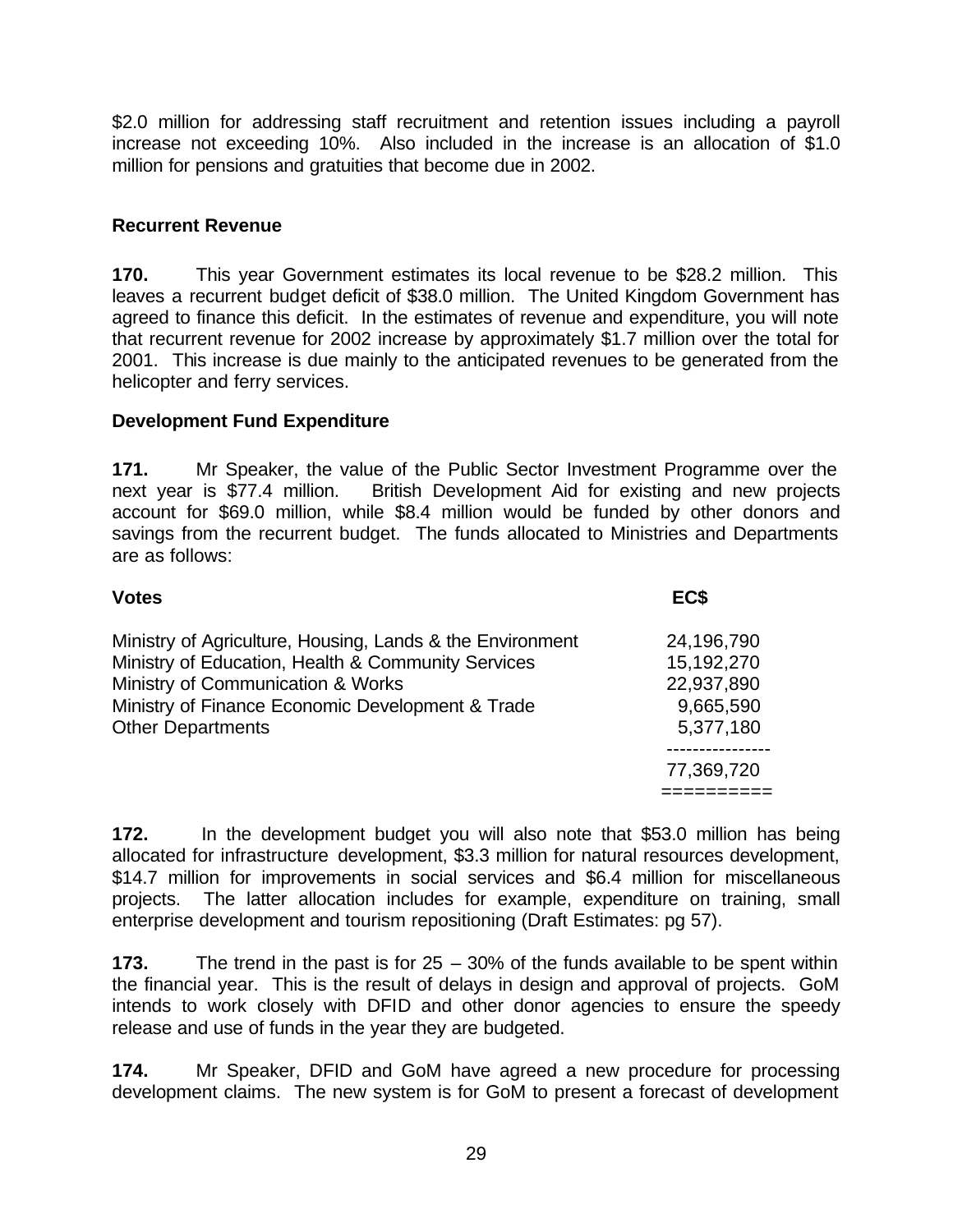fund expenditure on a quarterly basis. DFID would then advance these sums through Crown Agents Financial Services Ltd, to a separate development fund account kept by the Treasury. The disbursement of funds from this account would be reconciled on a quarterly basis. This means that GoM will always have sufficient funds on hand to pay for expenditure on projects. In addition, the processing of these claims would be easier and quicker. This is a vital development given that over the next year a few large projects are expected to start.

### **Public Debt**

**175.** Mr Speaker, our foreign debt mainly held with the Caribbean Development Bank (CDB) stands at approximately \$20 million (£5.3 million). The balance is similar to that of last year because of the three-year moratorium granted on several loans. A further \$4.0 million is due to bondholders but this is adequately covered by sinking fund accounts maintained for retiring this debt..

**176.** It is our intention to continue to maintain Montserrat's high credit rating on the international market. We need to find ways of retiring these debts earlier than programmed. Most of the outstanding loans were for assets, like the Port Plymouth Jetty and mortgage programmes, that were located in the path of the volcanic flows and have been destroyed or rendered unusable by volcanic activity. Loans for Agriculture, Commerce, and Industry have suffered the same fate.

**177.** Many of these assets must be replaced in the north of the island and require similar loans to be taken. Unfortunately, the insurance payoffs were inadequate to retire old loans. This situation has hampered the redevelopment effort as we do not have the financial flexibility to borrow to finance critical projects. In addition, we are receiving budgetary assistance from the United Kingdom and therefore are not authorised to borrow.

**178.** We have discussed the issues with Her Majesty's Government and the CDB and we hope that a reasonable solution can be reached to alleviate the difficulties posed by this situation.

#### **Significant Financial Policies**

**179.** Mr Speaker, My Government is keen to resolve the tax arrears problem in a consistent, practical and equitable manner. **As a first step government will 'write off' all property taxes owing including the penalties and interest on properties south of Belham Valley**. Many of these properties have been destroyed and others cannot be used for the purpose for which they were built. Over the past six years, these properties has been inaccessible to the owners and the cost and effort of keeping them in good repair after continuous ash falls justify this decision.

**180.** As I have explained earlier, housing is essential to achieving population growth and restoring national dignity. But Government alone cannot address all the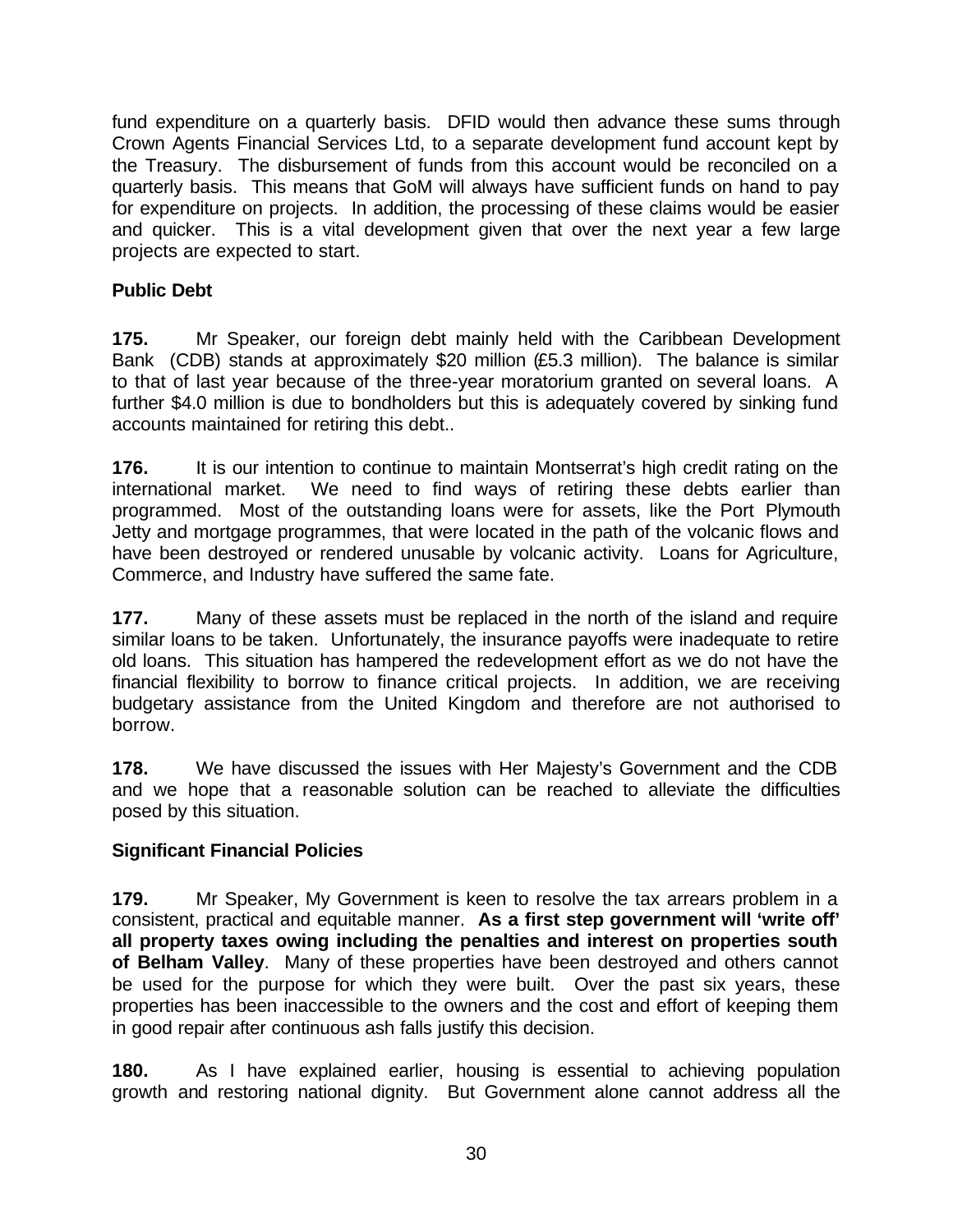needs identified. Too many Montserratians at home and abroad, now live under less than tolerable circumstances; in fact, many of those who have lived comfortably in the past have fallen below the poverty line and are dependent on Government and in some cases strangers to survive. **To encourage the private sector to be involved in resolving the land and housing issue, property owners, developers and financial institutions will be exempt for a period of three (3) years from:**

- **All taxes on income arising from the sale of land to citizens of Montserrat for residential purposes;**
- **All taxes on income arising from sale of homes by a developer and income arising from mortgages issued by financial institutions to citizens of Montserrat.**

**181.** Mr Speaker, we believe that Montserrat has much to teach the world and we are keen to encourage reputable offshore educational institutions to establish themselves on island. We see our volcanic experience for example as a product that with assistance can be developed to the mutual benefit of investors and Montserratians alike. **We propose that offshore educational and scientific institutions provided they register an appropriate legal entity incorporated under the Laws of Montserrat, be exempted from the following:**

- **Income taxes for a period of 10 years in the first instance with reviews conducted every five years; and**
- **Import duties and consumption taxes on all machinery and equipment related to the operation and development of such institutions.**

**182.** Finally Mr Speaker, in an effort to promote partnerships between local and international firms, the following incentive is proposed. **Offshore companies and individuals who through a partnership or joint venture conduct an approved business on island will be exempt from withholding taxes on income or dividend repatriated for a period of five (5) years.** 

**183.** Mr Speaker, like last year this budget will not propose any new tax measures instead Government wants to target expansion of new and existing businesses by the use of incentives. This policy recognises that increased taxation in the current economic climate would lead to a contraction in the economy. We cannot afford this because it would mean fewer people would be available to pay the cost of public services. Our aim is to secure sustainability through an expanding economy.

### **ACKNOWLEDGEMENTS**

**184.** Mr Speaker, my Government understands the importance of partnerships in achieving economic and social development. It would be remiss of me not to recognise the contributions of our benefactors and the support of our social partners.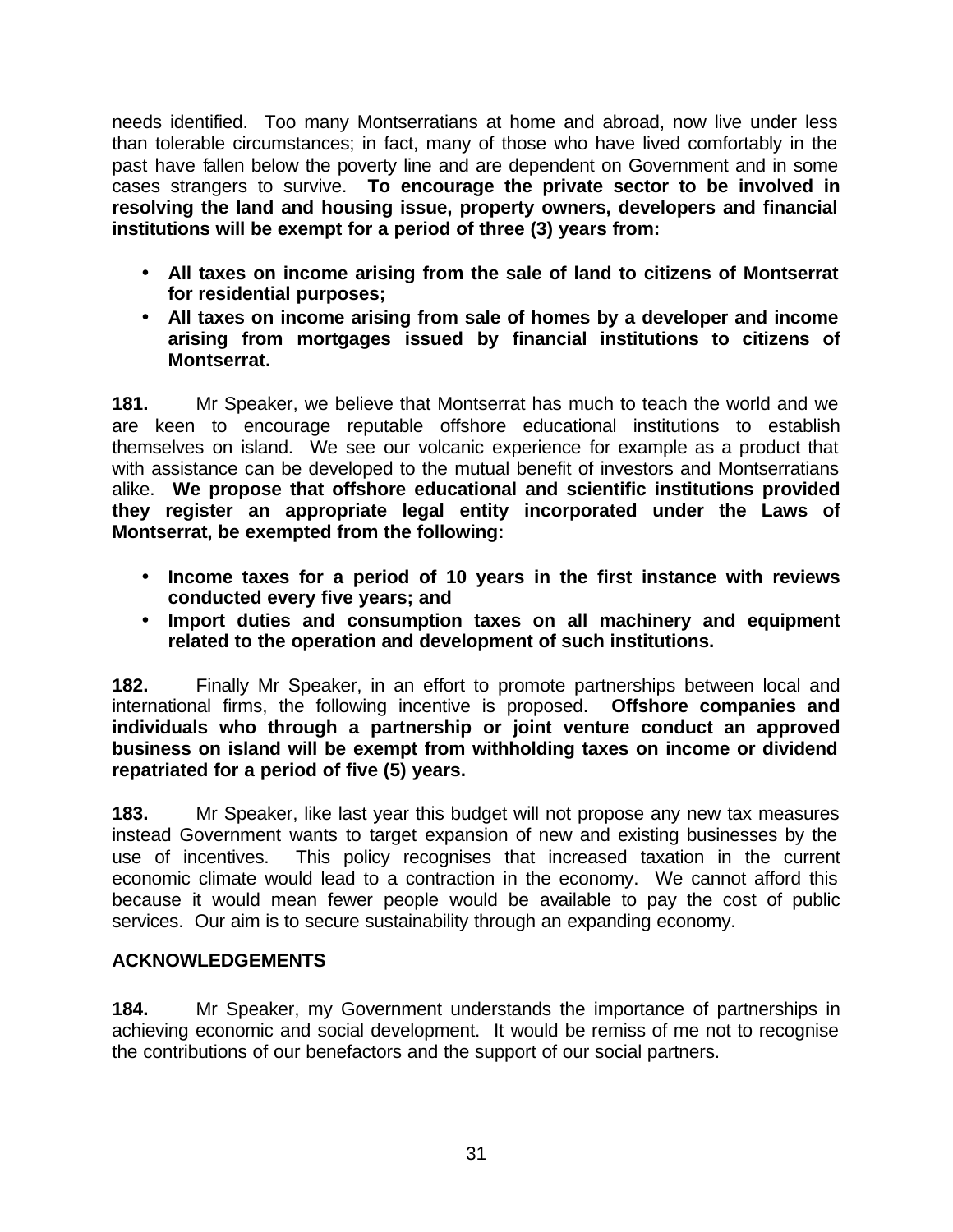**185.** We are grateful for the assistance of our main benefactor, HMG and in particular, DFID and Foreign and Commonwealth Office. In spite of any difficulties or sensitivities that may exist, it would have been virtually impossible to achieve and maintain our current level of development without their assistance. There is however, room for improvement.

**186.** Government of Montserrat also takes this opportunity to thank the European Union for maintaining the aid allocation to Montserrat for the airport for over a decade. We continue to cherish their support and hope that we can negotiate programmes that would lead to greater opportunities for our peoples.

**187.** It is necessary to place on record our sincere thanks to the Government of the United States for the Temporary Protected Status classification granted to relocated Montserratians that allow them to remain and work in the United States. I hope that this benefit continues and that in spite of our smallness that it will be possible to collaborate and implement programmes that are mutually beneficial to both of our citizens.

**188.** Mr Speaker, we wish to thank and commend our CARICOM and OECS partners for their support and the various initiatives undertaken during the past year. This has proven to be a vital source of policy support for member countries especially when we are required to respond to the impacts of globalisation. We would wish to specifically mention the work of the Eastern Caribbean Central Bank in creating a single financial space in the OECS. This will facilitate the free movement of financial resources among member states for the mutual benefit and development of all.

**189.** Government takes this opportunity most of all to thank Montserratians, other residents and well wishers who have continued to have faith in our island paradise. They are the people that make things happen and we will do all we can to ensure that you are rewarded for your optimism and commitment.

## **CONCLUSION**

**190.** Finally, Mr Speaker, this Government has sought to make the best of every opportunity that presents itself in this rather challenging situation. You will recall that I mentioned earlier that we are under pressure to conform to international standards that are by their very nature, designed to reduce the access of small states to the benefits of the global market place. We are forced to respond to trade liberalisation policies developed by powerful institutions that have the effect of making our products uncompetitive resulting in unemployment and weaker economies. Further, the goal posts are constantly changing through legislation, treaties, and policy directives by people who are not familiar with our circumstances and so we are always catching up using scarce resources. From where I sit, Mr Speaker, the more we integrate globally the more we become isolated and impoverished.